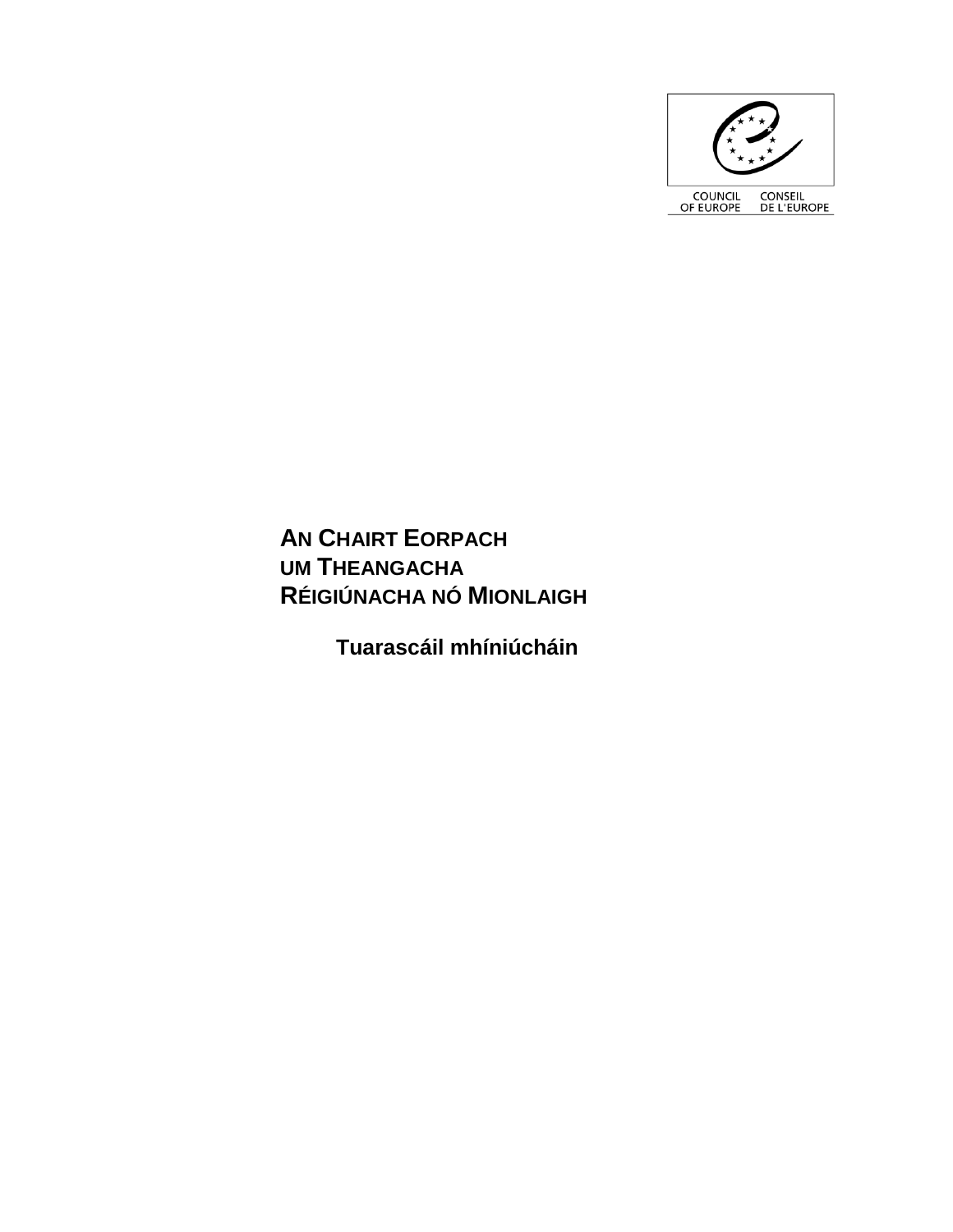# **Tuarascáil mhíniúcháin<sup>1</sup>**

# **Réamhrá**

1. Tá grúpaí díleasacha, bunaithe i réigiúin, in go leor tíortha Eorpacha a labhraíonn teanga nach í teanga thromlach an daonra í. Tharla sé sin mar gheall ar phróisis stairiúla nár chruthaigh stáit bunaithe ar chúrsaí teanga amháin agus inar comhtháthaíodh pobail níos lú i bpobail níos mó.

2. Tá an-difríocht le brath i gcás déimeagrafach teangacha réigiúnacha nó mionlaigh dá leithéid, ó chúpla míle go cúpla milliún cainteoir, mar atá i ndlí agus i gcleachtas na stát aonair ina leith. Ach is éard atá i gcoitinne ag go leor díobh ná go bhfuil éiginnteacht fúthu, cuid acu níos mó ná a chéile. Ina theannta sin, pé rud a bhíodh ann fadó, go minic eascraíonn na bagairtí atá os comhair na dteangacha réigiúnacha nó mionlaigh sin sa lá atá inniu ann as tionchar na sibhialtachta nua-aimseartha a chruthaíonn caighdeánú nach féidir a sheachaint, tionchar na meán cumarsáide go háirithe, chomh mór céanna le timpeallacht neamhbháúil nó beartas rialtais ar son comhshamhlú.

3. Tá comhlachtaí éagsúla i gComhairle na hEorpa ag léiriú imní faoi staid na dteangacha réigiúnacha nó mionlaigh le fada an lá. Is fíor go leagtar síos in Airteagal 14 den Choinbhinsiún chun Cearta an Duine agus Saoirsí Bunúsacha a Chosaint prionsabal an neamh-idirdhealaithe, ag cur cosc go háirithe, i leith na gceart agus saoirsí a ráthaíonn an Coinbhinsiún ar a laghad, ar aon idirdhealú bunaithe ar fhorais ar nós teanga nó caidreamh le mionlach náisiúnta. Cé go bhfuil sé sin tábhachtach, ní chruthaítear ach ceart do dhaoine aonair nach ndéanfar idirdhealú orthu, ní córas cosanta dearfaí do theangacha mionlaigh agus na pobail a úsáideann iad, mar a léirigh an Tionól Comhairleach chomh fada siar le 1957 i Rún 136 dá chuid. In 1961, i Moladh 285, d'éiligh an Tionól Parlaiminteach go gceapfaí beart cosanta chun cur leis an gCoinbhinsiún Eorpach chun cosaint a thabhairt do chearta mionlach tairbhe a bhaint as a gcultúr féin, a dteanga féin a úsáid, a scoileanna féin a bhunú agus mar sin de.

4. Ar deireadh, in 1981 ghlac Tionól Parlaiminteach Chomhairle na hEorpa le Moladh 928 ar fhadhbanna oideachais agus cultúir na dteangacha mionlaigh agus canúintí san Eoraip, agus an bhliain chéanna rith Parlaimint na hEorpa rún ar na ceisteanna céanna. Bhain an dá cháipéis de thátal as gur ghá cairt do chultúir agus do theangacha réigiúnacha nó mionlaigh a dhréachtú.

5. Ag gníomhú mar gheall ar na moltaí agus rúin sin, chinn Buanchomhdháil Údaráis Áitiúla agus Réigiúnacha na hEorpa tabhairt faoi chairt Eorpach um theangacha réigiúnacha nó mionlaigh a ullmhú, mar gheall ar an ról a mheastar a bheidh ag údaráis áitiúla agus réigiúnacha maidir le teangacha agus cultúir ar leibhéal áitiúil agus réigiúnach.

6. I rith na réamhoibre sular dréachtaíodh an chairt féin rinneadh suirbhé ar staid iarbhír teangacha réigiúnacha agus mionlaigh san Eoraip agus, in 1984, eagraíodh éisteacht phoiblí ar ar fhreastail 250 duine a rinne ionadaíocht ar os cionn 40 teanga. Tugadh faoin dréachtú tosaigh le cúnamh ó ghrúpa saineolaithe. I bhfianaise shuim láidir agus leanúnach Thionól Parlaiminteach Chomhairle na hEorpa agus Pharlaimint na hEorpa san ábhar seo, ghlac an Tionól Parlaiminteach páirt sa dréachtú agus coinníodh comhaltaí inniúla Pharlaimint na hEorpa ar an eolas faoin obair.

7. Ar deireadh, i Rún 192 (1988) de chuid na Buanchomhdhála, moladh téacs cairte a ceapadh chun stádas coinbhinsiúin a bhaint amach.

8. I ndiaidh an tionscnaimh sin, ar thacaigh an Tionól Parlaiminteach leis i dTuairim Uimh. 142 (1988) dá chuid, bhunaigh an Coiste Airí coiste ad hoc saineolaithe ar theangacha réigiúnacha nó mionlaigh san Eoraip (CAHLR)<sup>2</sup>, a bhí freagrach as cairt a dhréachtú agus aird ar théacs na Buanchomhdhála. Chuir an coiste idir-rialtasach sin tús lena chuid oibre ag deireadh 1989. I bhfianaise a róil thábhachtaigh mar thionscnóirí an tionscadail, rinneadh ionadaíocht ar Bhuanchomhdháil Údaráis

i<br>L

<sup>1</sup> Aistriúchán é seo ón leagan i mBéarla

<sup>2</sup> *ad hoc committee of experts on regional or minority languages in Europe* (CAHLR)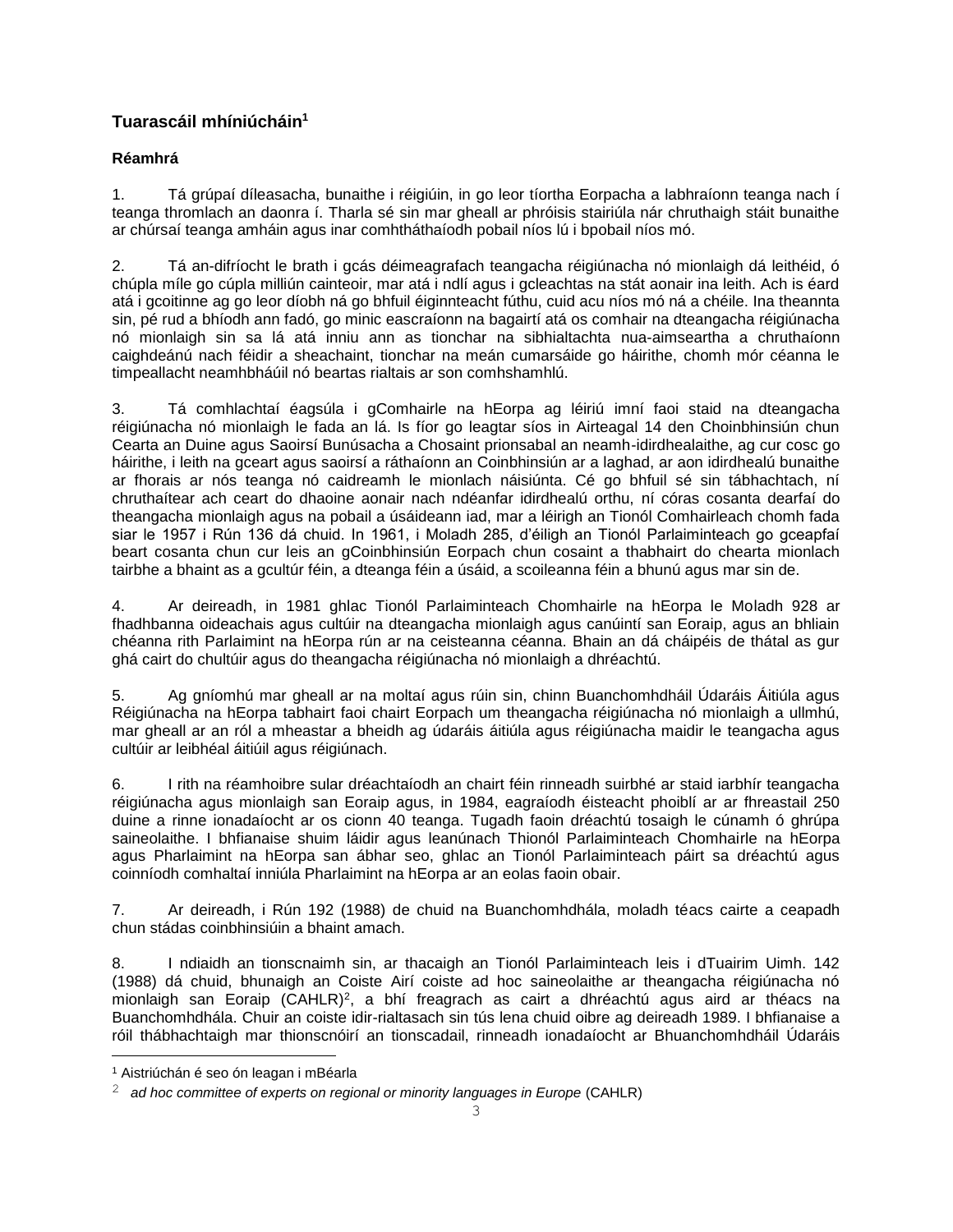Áitiúla agus Réigiúnacha na hEorpa agus ar an Tionól Parlaiminteach ag a chuid cruinnithe. Sular cuireadh téacs críochnaitheach na dréacht-chairte faoi bhráid an Choiste Airí in 1992, chuaigh CAHLR i gcomhairle le roinnt sainchoistí i gComhairle na hEorpa (cultúr, oideachas, cearta an duine, comhar dlí, fadhbanna coiriúlachta, údaráis áitiúla agus réigiúnacha, na meáin), chomh maith leis an gCoimisiún Eorpach um Dhaonlathas tríd an Dlí, agus tugadh aird ar a gcuid tuairimí san obair.

9. Ghlac an Coiste Airí leis an gcairt mar choinbhinsiún ag an 478ú cruinniú de chuid Theachtaí na nAirí an 25 Meitheamh 1992 agus osclaíodh é le síniú an 5 Samhain 1992 in Strasbourg.

# **Breithnithe ginearálta**

# **Cuspóirí na cairte**

10. Mar a léirítear go soiléir sa bhrollach, is é príomhchuspóir na cairte an cultúr. Ceapadh í chun teangacha réigiúnacha nó mionlaigh a chosaint agus a chur ar aghaidh mar ghné d'oidhreacht na hEorpa atá faoi bhagairt. Chuige sin ní amháin go bhfuil clásal neamh-idirdhealaithe inti a bhaineann le húsáid na dteangacha sin, foráiltear freisin inti do bhearta a thairgeann tacaíocht ghníomhach dóibh: is é an aidhm a áirithiú, a mhéad is féidir sin go réasúnta, go n-úsáidtear teangacha réigiúnacha nó mionlaigh san oideachas agus sna meáin agus go gceadaítear iad a úsáid i suíomhanna breithiúnacha agus riarthacha, sa saol eacnamaíoch agus sóisialta agus i ngníomhaíochtaí cultúrtha. Is ar an mbealach sin amháin ar féidir teangacha dá leithéid a chúiteamh, más gá, as cúinsí neamhfhabhracha san am atá thart agus iad a chaomhnú agus a fhorbairt mar ghné bheo d'fhéiniúlacht chultúrtha na hEorpa.

11. Féachtar sa chairt le teangacha réigiúnacha nó mionlaigh a chosaint agus a chur ar aghaidh, ní mionlaigh theangeolaíocha. Chuige sin leagtar béim ar an tsainghné chultúrtha agus ar úsáid teanga réigiúnaí nó teanga mhionlaigh i ngach gné de shaol a cuid cainteoirí. Ní bhunaítear aon chearta aonair ná comhchoiteanna sa chairt do chainteoirí teangacha réigiúnacha nó mionlaigh. Mar sin féin, beidh éifeacht fhollasach ar chás na bpobal lena mbaineann agus a mbaill aonair ag oibleagáidí na bpáirtithe i dtaobh stádas na dteangacha sin agus na reachtaíochta intíre a cheanglófar orthu a thabhairt isteach chun an chairt a chomhlíonadh.

12. Chum Buanchomhdháil Údaráis Áitiúla agus Réigiúnacha na hEorpa a dréacht-chairt agus chuir sí i láthair í roimh na hathruithe drámata i lár agus in oirthear na hEorpa agus i bhfianaise riachtanais na dtíortha a bhí ina mballstáit de Chomhairle na hEorpa cheana féin ag an am sin. Mar sin féin, deimhníodh ábharthacht na cairte agus a cur chuige i leith chás na dtíortha i lár agus in oirthear na hEorpa leis an spéis mhór a léirigh ionadaithe roinnt de na tíortha sin i mbunú caighdeán Eorpach ar an ábhar seo.

13. Cé nach mbaineann an dréacht-chairt le fadhb na náisiúnach a dteastaíonn uathu a bheith neamhspleách nó go n-athrófaí teorainneacha, meastar go gcabhróidh sí, ar bhealach tomhaiste, réalaíoch, le fadhb na mionlach arb í an teanga a sainghné uathúil a mhaolú, trína gcur ar a suaimhneas sa stát inar fhág an stair iad. Ní claonadh dínasctha a neartú atá i gceist ar chor ar bith; ní dhéanfaidh cur leis an bhféidearthacht chun teangacha réigiúnacha nó mionlaigh a úsáid i ngnéithe éagsúla den saol ach na grúpaí a labhraíonn iad a chothú le doicheall faoin am atá caite a chaitheamh díobh, rud a chuir cosc orthu glacadh lena n-áit sa tír ina gcónaíonn siad agus san Eoraip trí chéile.

14. Sa chomhthéacs sin ba cheart aird a tharraingt ar an gcaoi nach gcumann an chairt an caidreamh idir teangacha oifigiúla agus teangacha réigiúnacha nó mionlaigh i dtéarmaí iomaíochais ná naimhdis. Ina áit sin, glacan sí d'aon turas le cur chuige idirchultúrtha agus ilteangach ina bhfuil a háit chuí féin ag gach catagóir teanga. Tagann an cur chuige sin go hiomlán leis na luachanna a chosnaíonn Comhairle na hEorpa go traidisiúnta agus lena hiarrachtaí caidrimh níos dlúithe idir daoine a chur ar aghaidh chomh maith le comhar Eorpach méadaithe agus tuiscint níos fearr ar na grúpaí daonra difriúla laistigh den stát ar bhonn idirchultúrtha.

15. Ní phléann an chairt le cás na dteangacha nua, nach teangacha Eorpacha iad go minic, a d'fhéadfadh a theacht chun cinn sna stáit a shínigh an chairt mar gheall ar ghluaiseachtaí imirce le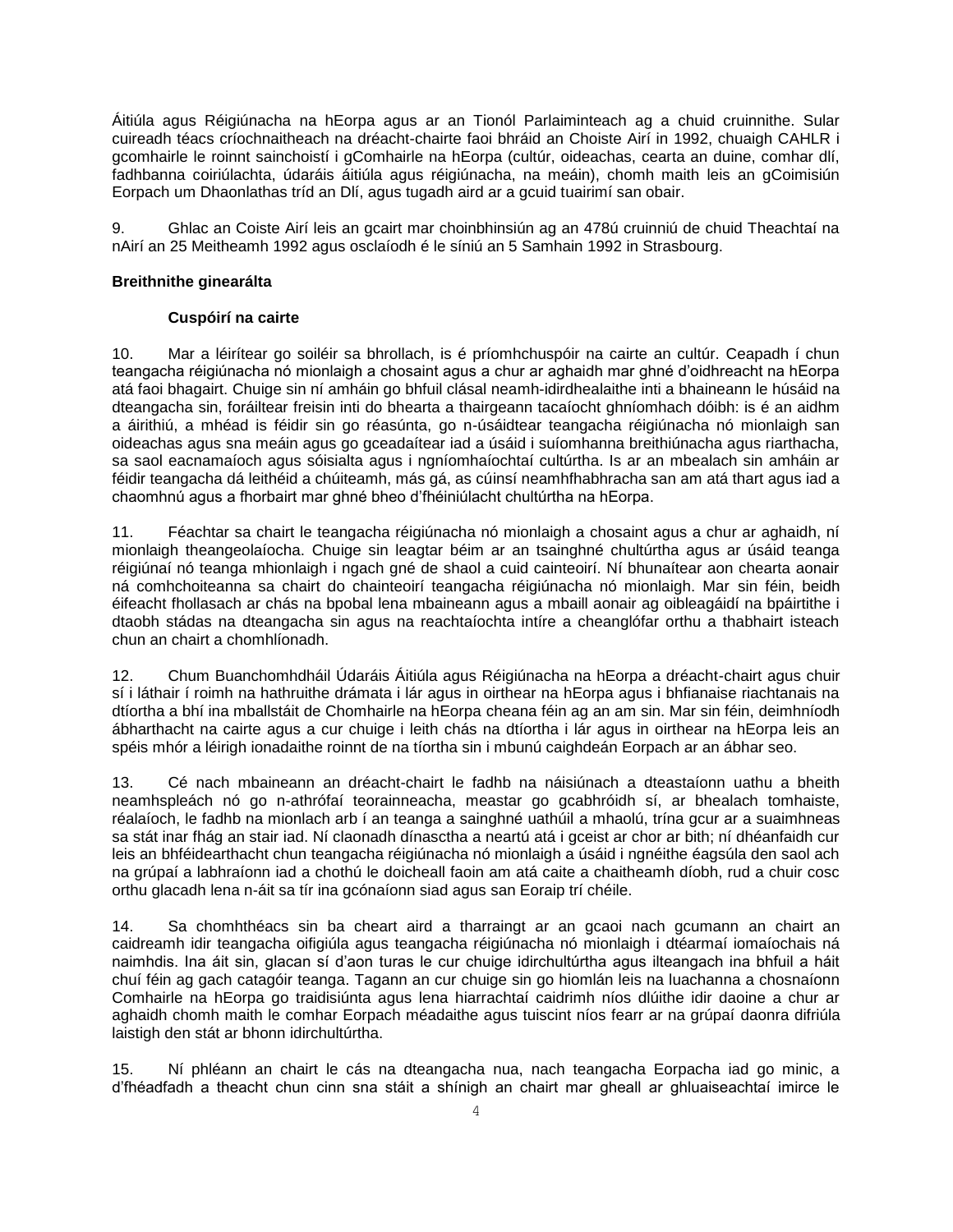deireanaí, a d'eascair go minic as bunchúiseanna eacnamaíocha. I gcás daonraí a labhraíonn teangacha dá leithéid, tagann fadhbanna sonracha imeasctha chun cinn. Ghlac CAHLR leis an dearcadh gur cheart aghaidh a thabhairt ar na fadhbanna sin astu féin, in ionstraim shonrach dlí más iomchuí.

16. Ar deireadh, is féidir a thabhairt faoi deara go gcuireann roinnt ballstát i gComhairle na hEorpa beartais i bhfeidhm cheana féin a dhéanann níos mó ná mar a éilítear sa chairt. Níl sé i gceist ar bhealach ar bith go mbainfeadh forálacha na cairte óna gceart sin a dhéanamh.

### **Bun-choincheapa agus cur chuige**

#### *Coincheap na teanga*

17. Díríonn coincheap na teanga mar a úsáidtear sa chairt é ar fheidhm chultúrtha teanga go príomha. Is é sin an fáth nach sainmhínítear go suibiachtúil é ar bhealach a thíolactar ceart aonair, is é sin an ceart ag cách labhairt "ina dteanga féin", agus go bhfágtar faoi gach duine aonair an teanga sin a shainmhíniú. Ní bhraitear ach an oiread ar shainmhíniú polaitiúil-sóisialta ná eitneach trí chur síos a dhéanamh ar theanga mar mheán grúpa áirithe shóisialta nó eitnigh. Dá bhrí sin, is féidir leis an gcairt sainmhíniú ar choincheap na mionlach teangeolaíoch a sheachaint, toisc nach é a haidhm cearta grúpaí mionlaigh eitneacha agus/nó cultúrtha a shonrú, ach teangacha réigiúnacha nó mionlaigh a chosaint agus a chur ar aghaidh dá réir.

### *Téarmeolaíocht a úsáidtear*

18. De rogha ar nathanna eile ar nós "teangacha nach n-úsáidtear chomh forleathan", ghlac CAHLR leis an téarma "teangacha réigiúnacha nó mionlaigh". Seasann an aidiacht "réigiúnacha" do theangacha a labhraítear i gcuid theoranta de chríoch stáit, ina bhféadfaidís, ina theannta sin, a bheith á labhairt ag tromlach na saoránach. Tagraíonn an téarma "mionlaigh" do chásanna ina bhfuil an teanga á labhairt ag daoine nach bhfuil comhchruinnithe i gcuid shonrach de chríoch stáit nó ina labhraíonn grúpa daoine í atá, cé go bhfuil siad comhchruinnithe i gcuid de chríoch stáit, níos lú ó thaobh a lín de ná an daonra sa réigiún sin a labhraíonn teanga thromlaigh an stáit. Tagraíonn an dá théarma dá bhrí sin do chritéir fhíorasacha agus ní do thuairimí dlí agus baineann siad i gcás ar bith don chás i stát ar leith (mar shampla, d'fhéadfadh gurb ionann teanga mhionlaigh i stát amháin agus teanga thromlaigh i stát eile).

### *Easpa dealaithe idir "catagóirí" difriúla de theangacha réigiúnacha nó mionlaigh*

19. Tháinig an fhadhb a bhaineann leis na difríochtaí ollmhóra idir cásanna teangacha réigiúnacha nó mionlaigh san Eoraip os comhair údair na cairte. Tá roinnt teangacha á labhairt i limistéar críochach sách mór, ag daonra suntasach agus tá cumas áirithe forbartha agus seasmhachta cultúrtha acu; níl teangacha eile á labhairt ach ag comhréir fíorbheag den daonra, i gcríoch shrianta, nó i gcomhthéacs atá thar a bheith mionlach agus a bhfuil acmhainneacht atá thíos leis go mór cheana féin ag baint leo dá marthanas agus dá bhforbairt.

20. Mar sin féin, cinneadh gan iarracht a dhéanamh catagóirí difriúla teangacha a shainmhíniú de réir a gcáis oibiachtúil. Ní chruthódh a leithéid de chur chuige an éagsúlacht atá ag baint le cásanna teanga san Eoraip. Go praiticiúil, is cás speisialta gach teanga réigiúnach nó mhionlaigh agus ní fiú iarracht a dhéanamh iad a bhrú isteach i ngrúpaí ar leith. Ba é an réiteach a glacadh ná an tuairim aonair a bhaineann le teanga réigiúnach nó mhionlaigh a chaomhnú, agus a chur ar chumas stát ag an am céanna a ngealltanais a chur in oiriúint do chás gach teanga réigiúnaí nó mionlaigh.

### *Easpa liosta de na teangacha réigiúnacha nó mionlaigh san Eoraip*

21. Ní shonraítear sa chairt cé hiad na teangacha Eorpacha a thagann le coincheap na dteangacha réigiúnacha nó mionlaigh mar a shainmhínítear ina céad airteagal. Go deimhin, rinne Buanchomhdháil Údaráis Áitiúla agus Réigiúnacha na hEorpa réamhshuirbhé ar chás teangeolaíoch na hEorpa a spreag údair na cairte le cinneadh a dhéanamh gan liosta teangacha réigiúnacha nó mionlaigh a chur leis an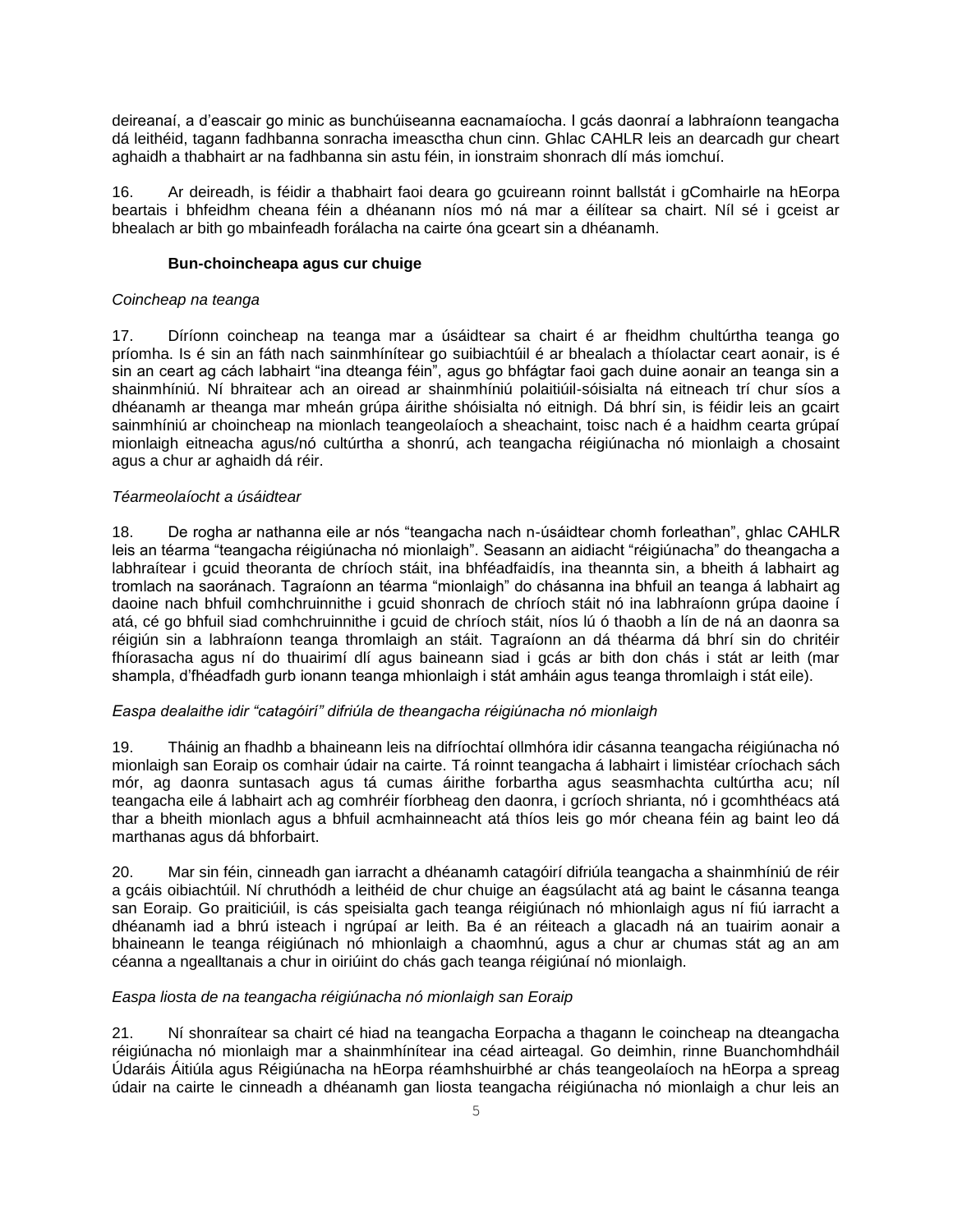gcairt mar aguisín. Beag beann ar chomh saineolach is a bheadh siad siúd a chuirfeadh a leithéid de liosta i dtoll a chéile, is cinnte go n-easaontófaí leis i bhfad is i gcéin ar chúiseanna teangeolaíochta agus eile. Ina theannta sin, bheadh teorainn lena luach, mar i gcás na mbeart sonrach i gCuid III den chairt go bhfágtar faoi na páirtithe é den chuid is mó a chinneadh cé na forálacha a chuirfear i bhfeidhm ar theanga ar leith. Cuireann an chairt réitigh iomchuí chun cinn le haghaidh cásanna difriúla teangacha réigiúnacha nó mionlaigh ar leith ach ní thugtar aon réamhbhreithiúnas ar céard is cás sonrach ann i bhfíorchásanna.

#### **Struchtúr na cairte**

22. Ar láimh amháin, bunaíonn an chairt croí-phrionsabail choitinne, a leagtar amach i gCuid II, a bhaineann le gach teanga réigiúnach nó mhionlaigh. Ar an láimh eile, tá sraith forálacha sonracha i gCuid III den chairt a bhaineann le ról teangacha réigiúnacha nó mionlaigh sna hearnálacha éagsúla de shaol an phobail: is faoi na stáit ar leith é, laistigh de theorainneacha áirithe, a chinneadh cé acu de na forálacha sin a bheidh i bhfeidhm ar gach teanga a labhraítear ina gcríocha féin. Chomh maith leis sin, tá cúpla rogha lena mbaineann géire dhifriúil, idir bheag agus mhór, i gceist le cuid mhór de na forálacha. Caithfear rogha amháin a chur i bhfeidhm "i gcomhréir leis an gcor ina bhfuil gach teanga".

23. Tugann an tsolúbthacht sin aird ar na difríochtaí móra i gcásanna de facto teangacha réigiúnacha nó mionlaigh (líon na gcainteoirí, méid na hilroinnte, etc.). Tá aird freisin ar na costais a bhaineann le go leor dá forálacha agus cumas éagsúil riarthach agus airgeadais na stát Eorpach. Chuige sin tá sé tábhachtach go gceadaítear do na páirtithe cur lena gceanglas níos deireanaí, de réir mar a fhorbraíonn a stádas dlí nó mar is féidir de bharr a gcúinsí airgeadais.

24. Ar deireadh, tá forálacha cuir i bhfeidhm i gCuid IV den chairt, lena n-áirítear go háirithe coiste Eorpach saineolaithe a bhunú chun monatóireacht a dhéanamh ar fheidhmiú na cairte.

### **Tráchtaireacht ar fhorálacha na cairte**

### **Brollach**

25. Leagtar amach sa bhrollach na cúiseanna ar dréachtaíodh an chairt agus mínítear ann a bhunchur chuige fealsúnachta.

26. Is é aidhm Chomhairle na hEorpa aontacht níos fearr a bhaint amach idir a ballstáit chun a gcomh-oidhreacht agus idéalacha a chur ar aghaidh. Tá an ilchineálacht teangeolaíochta ar cheann de na gnéithe is luachmhaire d'oidhreacht chultúrtha na hEorpa. Ní féidir sainiúlacht chultúrtha na hEorpa a thógáil ar bhonn caighdeánú teangeolaíochta. Ina áit sin, cuireann cosaint agus neartú a teangacha traidisiúnta réigiúnacha agus mionlaigh le tógáil na hEorpa, nach féidir a bhunú ach ar phrionsabail iolraíocha, de réir idéalacha bhallstáit Chomhairle na hEorpa.

27. Tagraítear sa bhrollach don Chúnant Idirnáisiúnta ar Chearta Sibhialta agus Polaitiúla de chuid na Náisiún Aontaithe agus don Choinbhinsiún Eorpach um Chearta an Duine. Chomh maith leis sin, luaitear na ceanglais pholaitiúla a nglactar leo i gcreat na Comhdhála um Shlándáil agus Comhar san Eoraip. Agus aird ar laigí reatha cuid de theangacha stairiúla réigiúnacha nó mionlaigh na hEorpa, áfach, ní leor mar chosaint é cosc a chur ar idirdhealú ar a lucht úsáidte. Tá tacaíocht speisialta a léiríonn leasanna agus mianta lucht úsáidte na dteangacha sin riachtanach dá gcaomhnú agus dá bhforbairt.

28. Cloíonn cur chuige na cairte leis na prionsabail a bhaineann leis an bhflaitheas náisiúnta agus an iomláine chríochach. Ceanglaítear ar gach stát aird a thabhairt ar fhírinne chultúrtha agus shochaíoch agus níl aon cheist ann go ndéanfar agóid i gcoinne aon oird pholaitiúil nó institiúidigh. Ina áit sin, toisc go nglacann na ballstáit le struchtúir chríochacha agus stáit mar atá siad, creideann siad gur gá, laistigh de gach stát, ach ar bhealach comhpháirteach, tabhairt faoi bhearta chun teangacha réigiúnacha nó mhionlaigh a chur ar aghaidh.

29. Deimhnítear prionsabail an ilchultúrachais agus an ilteangachais agus dá réir baintear aon mhíthuiscint faoi aidhmeanna na cairte, nach ndéanann iarracht ar chor ar bith grúpaí teangeolaíocha a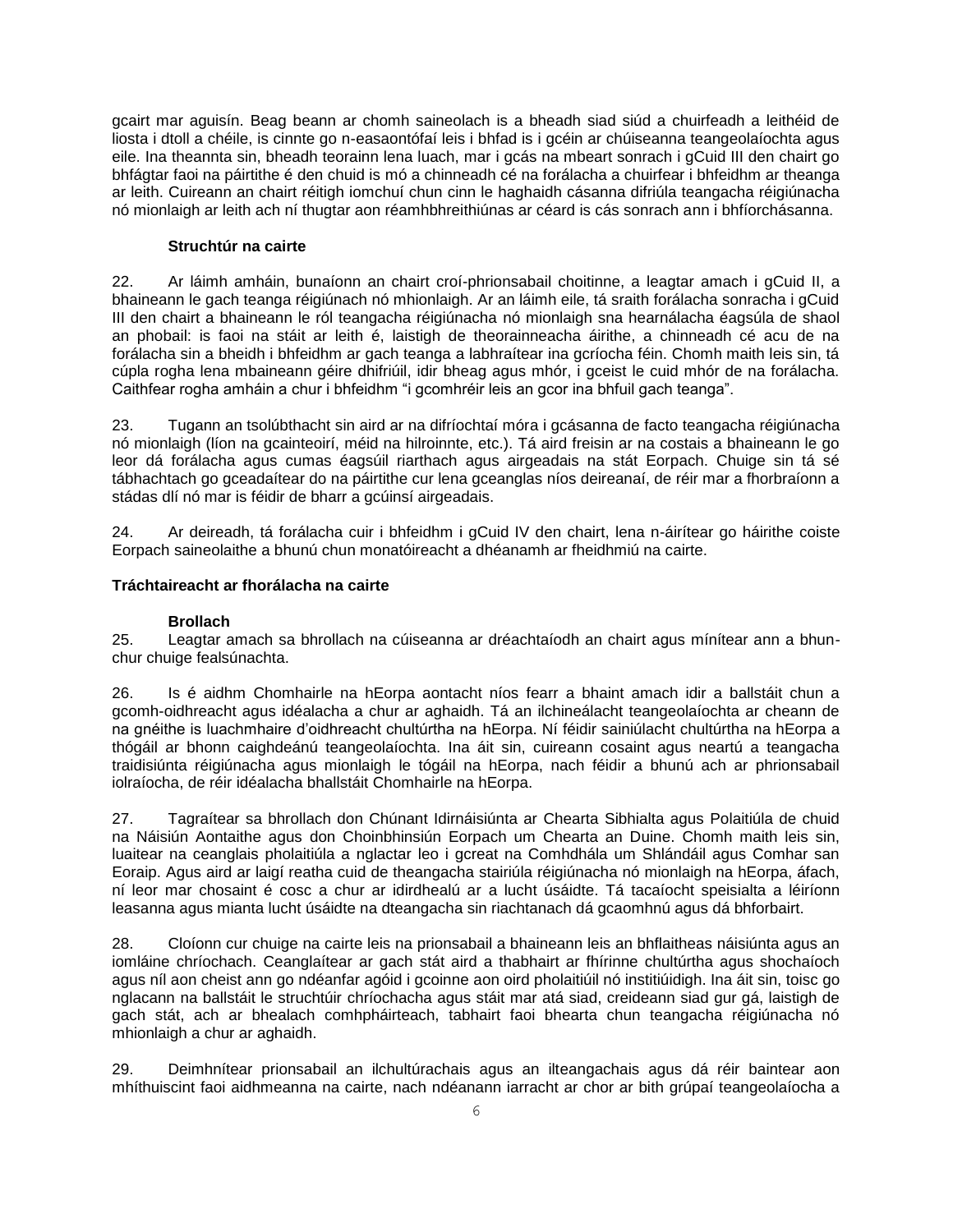scaradh amach ar bhealach ar bith. Ina áit sin, aithnítear go gcaithfidh an teanga oifigiúil (nó ceann de na teangacha oifigiúla) a bheith ar eolas i ngach stát; dá bhrí sin, níor cheart aon cheann d'fhorálacha na cairte a léirmhíniú mar fhoráil a chuireann bac ar theangacha oifigiúla a bheith ar eolas.

# **Cuid I – Forálacha ginearálta**

# **Airteagal 1 – Sainmhíniúcháin**

*Sainmhíniú ar "theangacha réigiúnacha nó mionlaigh" (Airteagal 1, mír a)*

### 30. Leagtar béim sa sainmhíniú a úsáidtear sa chairt ar thrí ghné:

# *Teangacha a úsáideann náisiúnaigh an stáit go traidisiúnta:*

31. Ní hé cuspóir na cairte na fadhbanna a eascraíonn as an imirce le deireanaí a réiteach, as a neascraíonn grúpaí a labhraíonn teanga iasachta i dtír na himirce nó uaireanta ina dtír dhúchais má fhilleann siad abhaile. Go háirithe, ní bhaineann an chairt leis an bhfeiniméin de ghrúpaí neamh-Eorpacha a chuaigh ar imirce le deireanaí chuig an Eoraip agus a fuair náisiúnachas i stát Eorpach. Léiríonn na nathanna "teangacha réigiúnacha nó mionlaigh stairiúla" (feic an dara halt sa bhrollach) agus teangacha "a úsáidtear go traidisiúnta" sa stát (Airteagal 1, mír a) go soiléir nach mbaineann an chairt ach le teangacha stairiúla, is é sin teangacha a labhraíodh le fada an lá sa stát lena mbaineann.

### *Teangacha nach ionann iad:*

32. Caithfidh difríocht shoiléir a bheith idir na teangacha sin agus an teanga nó na teangacha eile a labhraíonn an chuid eile de dhaonra an stáit. Ní bhaineann an chairt le leaganacha áitiúla ná le canúintí difriúla den teanga chéanna. Mar sin féin, ní thugtar tuairim ar an gceist achrannach go minic faoin bpointe ag a gcuimsíonn foirmeacha difriúla léirithe teangacha ar leith. Braitheann an cheist sin ní amháin ar chúinsí teangeolaíocha, ach freisin ar fheiniméin shícea-shocheolaíocha agus pholaitiúla a d'fhéadfadh freagra difriúil a thabhairt i ngach cás. Dá réir, fágfar faoi na húdaráis lena mbaineann i ngach stát é, de réir a phróiseas daonlathach féin, a chinneadh cén pointe ag a gcuimsíonn foirm léirithe teanga ar leith.

### *Bonn críochach:*

33. Is teangacha críochacha iad formhór na dteangacha a bhaineann leis an gcairt, is é sin teangacha a úsáidtear go traidisiúnta i limistéar geografach ar leith. Is é sin an fáth a bhféachtar sa chairt leis an "gcríoch ina n-úsáidtear an teanga réigiúnach nó mhionlaigh" a shainmhíniú. Ní hionann í agus an chríoch ina bhfuil an teanga sin in uachtar nó ina labhraíonn an tromlach í amháin, toisc go bhfuil go leor teangacha ina dteangacha mionlaigh anois fiú sna limistéir ina bhfuil a mbonn críochach traidisiúnta. Is é an chúis a mbaineann an chairt le teangacha ag a bhfuil bonn críochach go príomha ná go dteastaíonn sainmhíniú ar réimse geografach chun forálacha a chur i bhfeidhm ann, seachas an stát trí chéile, i gcás fhormhór na mbeart a mholtar sa chairt. Ar ndóigh, tá cásanna ann ina labhraítear níos mó ná teanga réigiúnach nó mhionlaigh amháin i gcríoch ar leith; pléann an chairt leis na cásanna sin freisin.

### *Sainmhíniú ar chríoch teanga réigiúnaí nó teanga mhionlaigh (Airteagal 1, mír b)*

34. Is ionann an chríoch a dtagraítear di agus an chríoch ina labhraítear teanga réigiúnach nó mhionlaigh i measc líon suntasach daoine, fiú mura bhfuil i gceist ach mionlach, agus a thagann lena bonn stairiúil. Toisc go gcaithfidh na téarmaí a úsáidtear sa chairt ina leith sin a bheith sách solúbtha, is faoi gach stát sainmhíniú níos mionsonraí a thabhairt, de réir mheon na cairte, ar a thuairim ar chríoch teangacha réigiúnacha nó mionlaigh, agus aird á tabhairt ar fhorálacha Airteagal 7, mír 1.b, a bhaineann le críoch teangacha réigiúnacha nó mionlaigh a chosaint.

35. Cuid thábhachtach den fhoráil sin is ea "líon áirithe daoine ionas go bhfuil call leis na bearta cosantacha agus gríosaitheacha éagsúla a ghlacadh". Sheachain údair na cairte céatadán sonraithe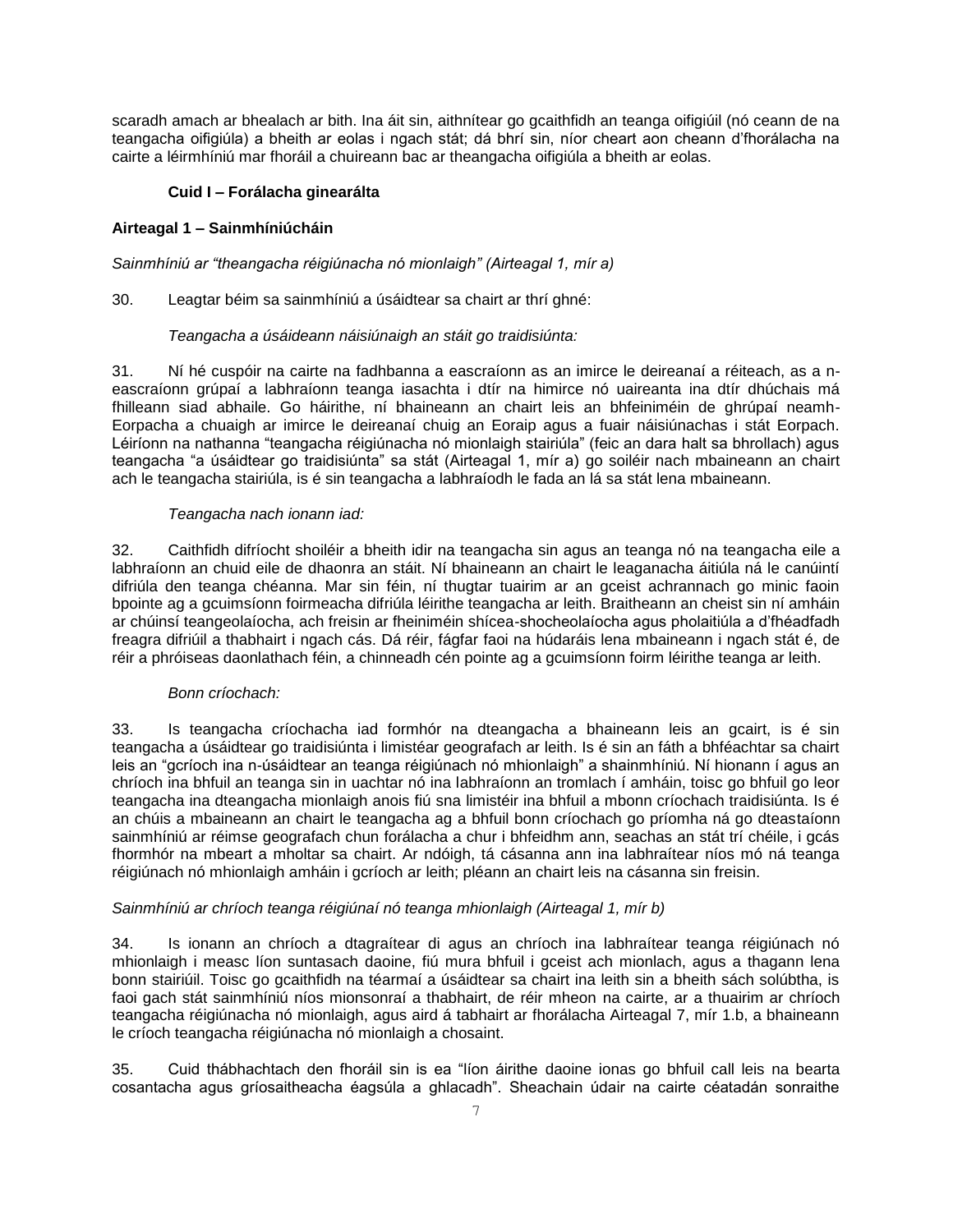cainteoirí teanga réigiúnaí nó teanga mhionlaigh a bhunú a mbeadh na bearta a leagtar síos sa chairt le cur i bhfeidhm dóibh. B'fhearr leo é a fhágáil faoin stát measúnú a dhéanamh, de réir mheon na cairte, bunaithe ar nádúr gach birt dá bhforáiltear, ar an líon iomchuí cainteoirí den teanga a theastódh chun glacadh leis an mbeart lena mbaineann.

### *Sainmhíniú ar "theangacha neamhchríochacha" (Airteagal 1, mír c)*

36. Níl "teangacha neamhchríochacha" san áireamh i gcatagóir na dteangacha réigiúnacha nó mionlaigh toisc nach bhfuil bonn críochach acu. Ar bhealaí eile, mar sin féin, tagann siad leis an sainmhíniú in Airteagal 1, mír a, is é sin teangacha a úsáideann saoránaigh an stáit go traidisiúnta i gcríoch stáit. Is samplaí de theangacha neamhchríochacha iad an Ghiúdais agus an Romainis.

37. Toisc nach bhfuil bonn críochach acu, ní féidir ach cuid theoranta den chairt a chur i bhfeidhm ar na teangacha sin. Go háirithe, tá sé d'aidhm ag formhór na bhforálacha i gCuid III teangacha réigiúnacha nó mionlaigh a chosaint nó a chur ar aghaidh i dtaca leis an gcríoch ina n-úsáidtear iad. Is féidir Cuid II a chur i bhfeidhm níos éasca ar theangacha neamhchríochacha, ach mutatis mutandis amháin, agus ar na téarmaí a leagtar amach in Airteagal 7, mír 5.

### **Airteagal 2 – Gealltanais**

38. Déantar dealú in Airteagal 2 idir an dá phríomhchuid sa chairt, is iad sin Cuid II agus Cuid III.

# *Cur i bhfeidhm Chuid II (Airteagal 2, mír 1)*

39. Tá raon Chuid II ginearálta agus tá sí ar fad le cur i bhfeidhm ar gach teanga réigiúnach nó mhionlaigh a labhraítear ar chríoch Stáit ar páirtí den chairt é. Tabharfar faoi deara, mar sin féin, go léiríonn an nath "i gcomhréir leis an gcor ina bhfuil gach teanga" gur scríobhadh an chuid sin chun freastal ar an iléagsúlacht ollmhór a bhaineann le cásanna teangacha a d'fhéadfaí a fheiceáil sna tíortha Eorpacha éagsúla agus laistigh de gach tír. Go háirithe, éilítear sa chéad mhír ar Stáit ar páirtí den chairt iad gabháil ar láimh go dtiocfaidh a mbeartas, a reachtaíocht agus a gcleachtas le roinnt prionsabal agus cuspóirí. Tá a sainmhíniú siúd sách ginearálta agus féadfaidh na stáit lena mbaineann discréid leathan a úsáid maidir le léirmhíniú agus feidhmiú (feic na mínithe thíos faoi Chuid II).

40. Cé nach féidir le Stáit ar páirtí iad den chairt an stádas a ráthaítear di faoi Chuid II den chairt a dheonú ná a dhiúltú do theanga réigiúnach nó mhionlaigh, tá siad freagrach, mar údaráis chun an chairt a fheidhmiú, as a chinneadh an ionann an fhoirm léirithe a úsáidtear i limistéar faoi leith ina gcríoch nó a úsáideann grúpa faoi leith dá náisiúnaigh, agus teanga réigiúnach nó mhionlaigh de réir bhrí na cairte.

### *Cur i bhfeidhm Chuid III (Airteagal 2, mír 2)*

41. Is é cuspóir Chuid III na prionsabail ghinearálta a dhearbhaítear i gCuid II a aistriú ina rialacha beachta. Cuireann sé ceangal ar na stáit chonartha sin, sa bhreis ar fhorálacha Chuid II, gabháil ar láimh forálacha Chuid III a roghnaigh siad a chur i bhfeidhm. Ionas gur féidir an chairt a chur in oiriúint do na cásanna éagsúla teangeolaíocha a fhaightear sna stáit Eorpacha éagsúla, rinne údair na cairte foráil do mhodhnú dépháirteach: ar an gcéad dul síos, féadfaidh na stáit na teangacha a n-aontaíonn siad go gcuirfear Cuid III den chairt i bhfeidhm orthu a ainmniú agus, ar an dara dul síos, i gcás gach teanga a nglacann siad go mbeidh an chairt le cur i bhfeidhm uirthi, féadfaidh siad a chinneadh cé na forálacha i gCuid III a nglacfaidh siad leo.

42. Is féidir le stát conartha, gan cur i gcoinne bhrí na cairte, a aithint go bhfuil teanga réigiúnach nó mhionlaigh ar leith ina chríoch ach go measann sé gur fearr, ar chúiseanna faoina lándiscréid féin, nach rachadh forálacha Chuid III den chairt chun tairbhe na teanga sin. Is léir, mar sin féin, má spreagtar stát le teanga réigiúnach nó mhionlaigh aitheanta a chur as an áireamh go hiomlán chun tairbhe a bhaint as Cuid III, go gcaithfidh na cúiseanna leis sin teacht le meon, le cuspóirí agus le prionsabail na cairte.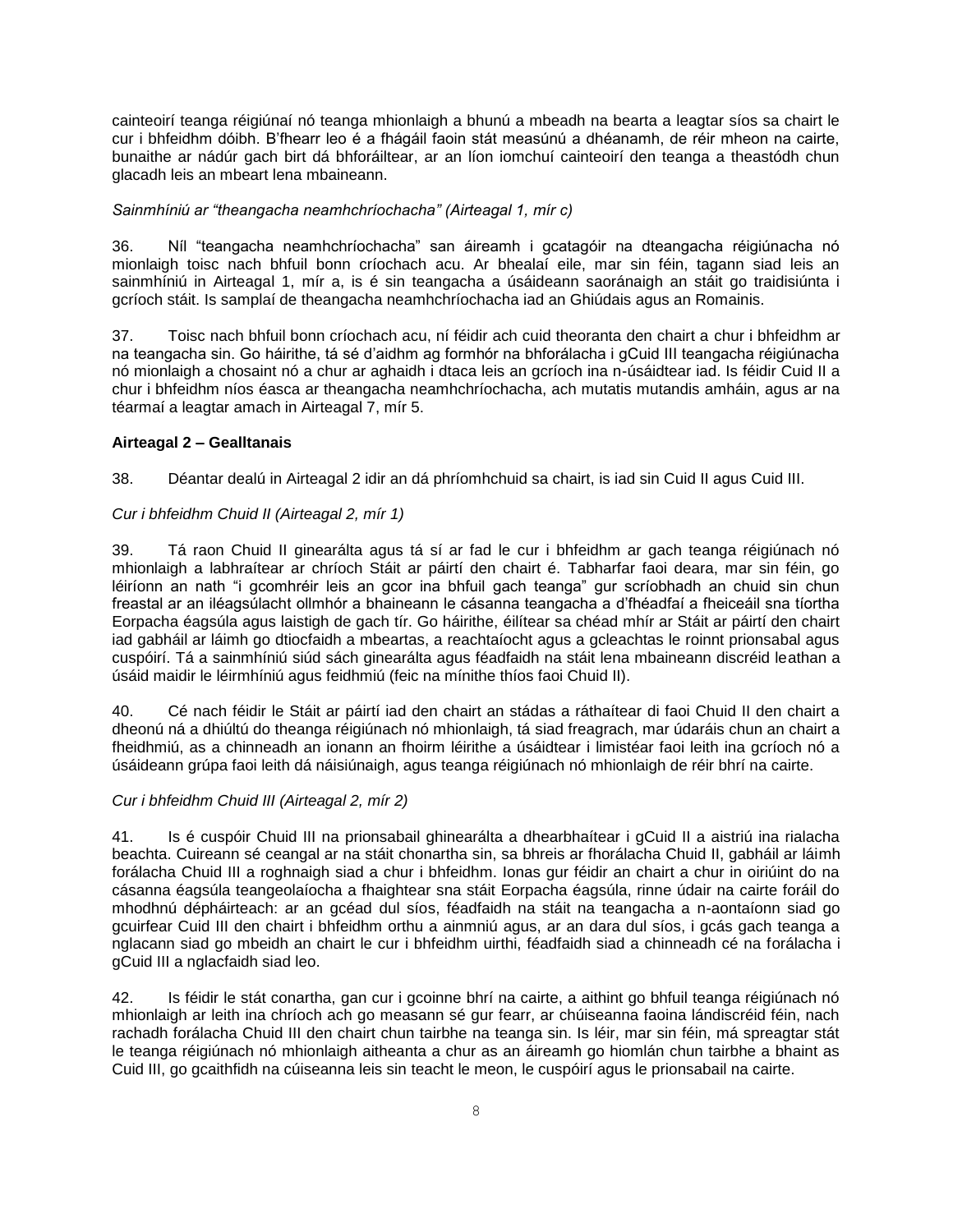43. A luaithe is a aontaíonn stát Cuid III a chur i bhfeidhm ar theanga réigiúnach nó mhionlaigh a labhraítear ina chríoch, beidh air fós a chinneadh cé na míreanna de Chuid III atá le cur i bhfeidhm ar an teanga réigiúnach nó mhionlaigh áirithe sin. Faoi mhír 2 d'Airteagal 2, gabhann na páirtithe ar láimh 35 mhír nó fhomhír ar a laghad a roghnaítear ó fhorálacha Chuid III a chur i bhfeidhm. Cuimseoidh ról an stáit sa rogha idir na míreanna difriúla an chairt a léiriú chomh gar agus is féidir do chomhthéacs áirithe gach teanga réigiúnaí nó mionlaigh.

44. Chuige sin, coinnítear líon na gcoinníollacha a shonraítear in Airteagal 2, mír 2, chomh beag agus is féidir, chun foráil a dhéanamh do dháileadh réasúnach ghealltanais na bpáirtithe i measc airteagail dhifriúla na cairte agus dá réir a áirithiú nach ndéanann siad neamhaird de réimsí mór cosanta na dteangacha réigiúnacha nó mionlaigh (oideachas, údaráis bhreithiúnacha, údaráis riarthacha agus seirbhísí poiblí, na meáin, gníomhaíochtaí agus saoráidí cultúrtha, an saol eacnamaíoch agus sóisialta).

45. Tagraíonn an nath "mír nó fomhír" d'fhorálacha ar leith sa chairt a sheasann astu féin. Dá bhrí sin, má roghnaíonn stát mír 3 d'Airteagal 9, caithfear leis an mír sin mar aonad amháin chun críocha Airteagal 2, mír 2; beidh sé sin i bhfeidhm freisin má ghlacann stát le fomhír g ó Airteagal 8, mír 1. Má tá cúpla rogha i mír nó i bhfomhír áirithe, beidh rogha amháin a roghnú ionann le fomhír chun críocha Airteagal 2, mír 2. Mar shampla, in Airteagal 8, má roghnaíonn stát rogha a.iii i mír 1, is ionann an téacs sin agus "fomhír". Tá an cás difriúil nuair nach malairt atá i gceist leis na roghanna ach gur féidir glacadh leo in éindí. Dá bhrí sin, in Airteagal 9, má roghnaíonn stát roghanna a.iii agus a.iv i mír 1, is ionann na téacsanna sin agus dhá fhomhír de réir bhrí Airteagal 2.

46. Is é aidhm na roghanna sin gné eile solúbthachta a thabhairt isteach sa chairt chun aird a thabhairt ar na difríochtaí móra i gcás de facto teangacha réigiúnacha nó mionlaigh. Is léir go bhfuil forálacha áirithe ann a oireann go hiomlán do theanga réigiúnach a úsáideann líon mór cainteoirí ach nach n-oireann do theanga mhionlaigh nach n-úsáideann ach grúpa beag daoine. Beidh dualgas ar na stáit, seachas rogha a dhéanamh idir na roghanna malartacha sin gan fáth gan ábhar, féachaint leis an bhfoclaíocht is fearr a oireann do shaintréithe agus do staid forbartha na teanga a aimsiú le haghaidh gach teanga réigiúnach nó mionlaigh. Cuirtear cuspóir na foclaíochta malartaí sin in iúl go soiléir i dtéacs na n-airteagal nó na míreanna ábhartha i gCuid III, a fhorálann go bhfuil siad infheidhme "i gcomhréir leis an gcor ina bhfuil gach teanga". Go ginearálta, agus in éagmais tosca ábhartha eile, thabharfadh sé sin le tuiscint, mar shampla, dá mhéid líon na gcainteoirí atá ag teanga réigiúnach nó mhionlaigh agus dá aonchineálaí an daonra réigiúnach, is é is "láidre" an rogha ba cheart a roghnú; níor cheart glacadh le malairt níos laige ach nuair nach féidir an rogha níos láidre a chur i bhfeidhm mar gheall ar chás na teanga faoi chaibidil.

47. Is faoi na stáit é mar sin na forálacha i gCuid III a roghnú a chruthóidh creat leanúnach atá in oiriúint do chás sonrach gach teanga. Féadfaidh siad freisin, más fearr leo, glacadh le creat ginearálta a chuirfear i bhfeidhm ar gach teanga nó ar ghrúpa teangacha.

### **Airteagal 3 – Socruithe praiticiúla**

48. Déantar cur síos in Airteagal 3 ar an nósmhaireacht chun na prionsabail ar tugadh breac-chuntas orthu in Airteagal 2 a chur i bhfeidhm: sonraíonn gach Stát Conartha ina ionstraim daingniúcháin, glactha, faofa nó aontachais, ar an gcéad dul síos, na teangacha réigiúnacha nó mionlaigh sin dá bhfuil Cuid III i bhfeidhm, agus, ar an dara dul síos, na míreanna i gCuid III a roghnaíodh chun cur i bhfeidhm ar gach teanga, agus é intuigthe nach gá na míreanna céanna a roghnú le haghaidh gach teanga.

49. Ní éilíonn an chairt, in Airteagal 2, go nglacfaí le Cuid II agus le Cuid III araon, toisc go bhféadfadh stát rogha a dhéanamh an coinbhinsiún a dhaingniú gan aon teanga a roghnú chun críocha Cuid III a fheidhmiú. I gcás dá leithéid, ní bheadh ach Cuid II i bhfeidhm. Go ginearálta, de réir mheon na cairte éilítear ar stáit úsáid a bhaint as na féidearthachtaí a eascraíonn as Cuid III, a chuimsíonn croí na cosanta a thugann an chairt.

50. Is léir freisin, ag am ar bith, go bhféadfaidh páirtí glacadh le hoibleagáidí nua, mar shampla tríd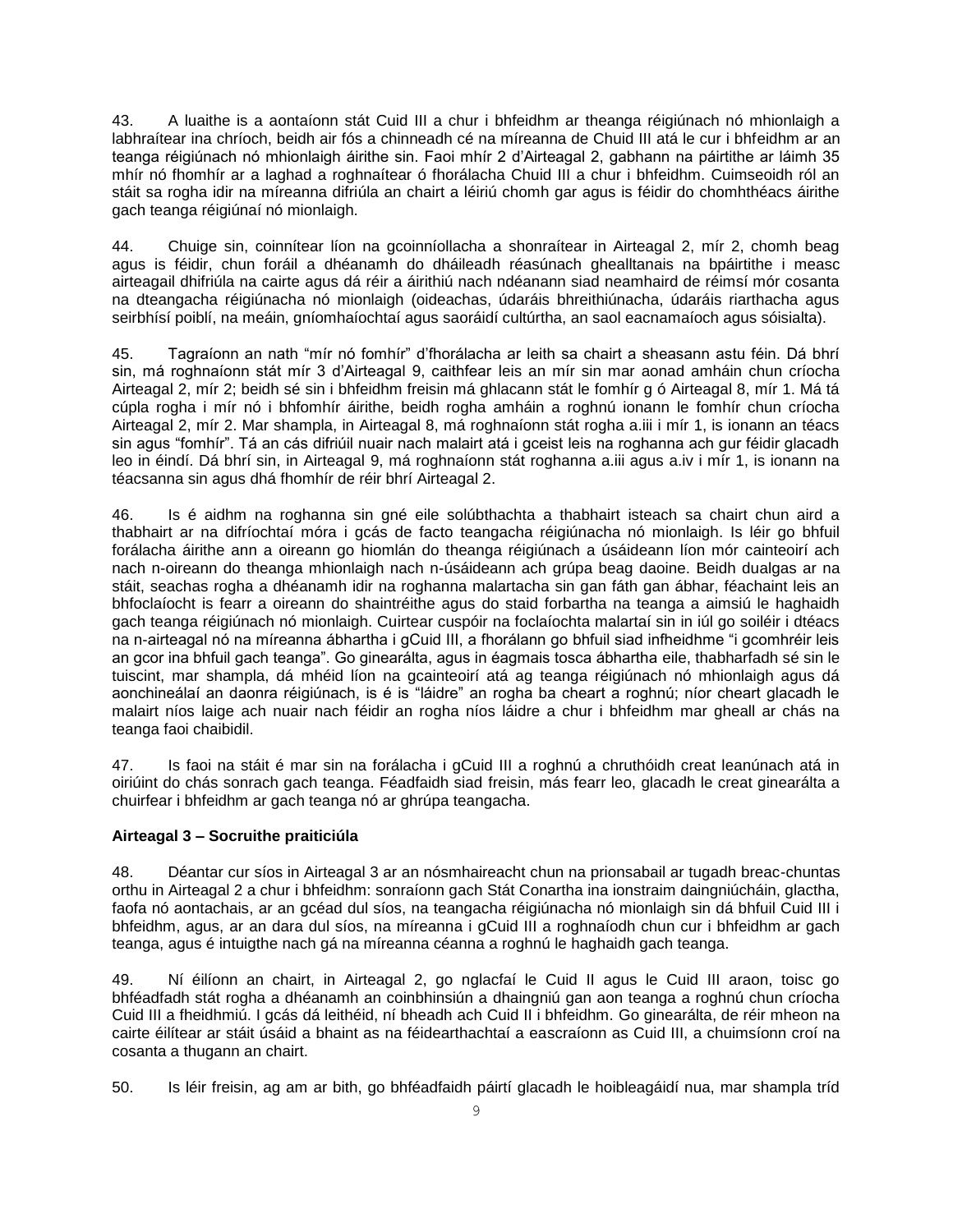an tairbhe a bhaineann le forálacha Chuid III den chairt a shíneadh go teanga réigiúnach nó mhionlaigh eile nó trí ghlacadh le míreanna sa chairt, i leith teanga nó i leith gach teanga mionlaigh nó réigiúnaí a labhraítear ina chríoch, nár glacadh leo roimhe sin.

51. Tugtar aird san fhoclaíocht in Airteagal 3 ar an staid i stáit áirithe ina bhféadfadh teanga náisiúnta ag a bhfuil stádas teanga oifigiúla de chuid an stáit, sa stát trí chéile nó i gcuid dá chríoch, a bheith ar bhealaí eile cosúil le cás na dteangacha réigiúnacha nó mionlaigh mar a shainmhínítear in Airteagal 1, mír a, toisc go n-úsáideann grúpa í a bhfuil a líon níos lú ná an daonra a úsáideann an teanga oifigiúil/na teangacha oifigiúla eile. Má theastaíonn ó stát go mbainfeadh teanga oifigiúil nach n-úsáidtear chomh forleathan céanna dá leithéid tairbhe as na bearta a fhoráiltear di sa chairt chun í a chosaint agus a chur ar aghaidh, cuirtear ar a chumas a chinneadh go mbeidh an chairt i bhfeidhm ar an teanga sin. Má shíntear feidhmiú na cairte chuig teanga oifigiúil, beidh gach airteagal sa chairt, Airteagal 4, mír 2 san áireamh, bailí fós.

### **Airteagal 4 – Córais um chosaint atá ann cheana**

52. Baineann an t-airteagal seo leis an gcairt a chónascadh le reachtaíocht intíre nó le comhaontuithe idirnáisiúnta ina leagtar síos stádas dlí do mhionlaigh theangeolaíocha.

53. Sa chás go bhfuil stádas arna sainmhíniú i ndlí intíre nó faoi chomhaontuithe idirnáisiúnta ag teangacha áirithe nó ag na mionlaigh a úsáideann iad cheana féin, is léir nach é cuspóir na cairte na cearta agus na ráthaíochtaí a aithnítear sna forálacha sin a laghdú. Ach cuirtear an chosaint a thugann an chairt sa bhreis ar na cearta agus na ráthaíochtaí a thugann ionstraimí eile cheana féin. Chun na gealltanais sin ar fad a fheidhmiú, sa chás go bhfuil forálacha iomaíocha i gceist ar an ábhar céanna, cuirfear na forálacha is fabhraí i bhfeidhm ar na mionlaigh nó ar na teangacha lena mbaineann. Dá bhrí sin níor cheart go mbeadh forálacha níos sriantaí i ndlí intíre nó faoi ghealltanais idirnáisiúnta eile ina gconstaic do fheidhmiú na cairte.

54. Baineann mír 1 den airteagal seo le cás sonrach na gceart a ráthaítear leis an gCoinbhinsiún Eorpach um Chearta an Duine. Féachtar leis an bhféidearthacht go bhféadfaí aon fhorálacha sa chairt a léirmhíniú ar bhealach a bhainfeadh ón gcosaint a thugtar ansin do chearta daonna daoine aonair a chur as an áireamh.

# **Airteagal 5 – Oibleagáidí atá ann cheana**

55. Mar a thugtar le fios cheana féin sa bhrollach, caithfear cosaint agus cur ar aghaidh teangacha réigiúnacha nó mionlaigh, arb iad cuspóir na cairte iad, a dhéanamh laistigh den chreat a bhaineann leis an bhflaitheas náisiúnta agus an iomláine chríochach. Dearbhaíonn an t-airteagal sin go soiléir nach nathraítear oibleagáidí reatha na bpáirtithe ina leith sin. Go háirithe, cé go bhfuil an stát, trí dhaingniú na cairte, tar éis gealltanais a ghabháil ar láimh i leith teanga réigiúnach nó mhionlaigh, ní féidir le stát eile ag a bhfuil spéis speisialta sa teanga sin ná ní féidir le lucht úsáidte na teanga é sin a úsáid mar leithscéal chun tabhairt faoi aon ghníomh dochrach d'fhlaitheas nó d'iomláine chríochach an stáit sin.

### **Airteagal 6 – Faisnéis**

56. Bunaítear gealltanas do sholáthar faisnéise san airteagal seo a spreagtar de bharr nach mbeidh an chairt go hiomlán éifeachtach riamh mura bhfuil na húdaráis inniúla agus na heagraíochtaí agus na daoine leasmhara ar an eolas faoi na hoibleagáidí a eascraíonn aisti.

# **Cuid II – Cuspóirí agus prionsabail**

# **(Airteagal 7)**

*Liosta cuspóirí agus prionsabail atá sa chairt (Airteagal 7, mír 1)*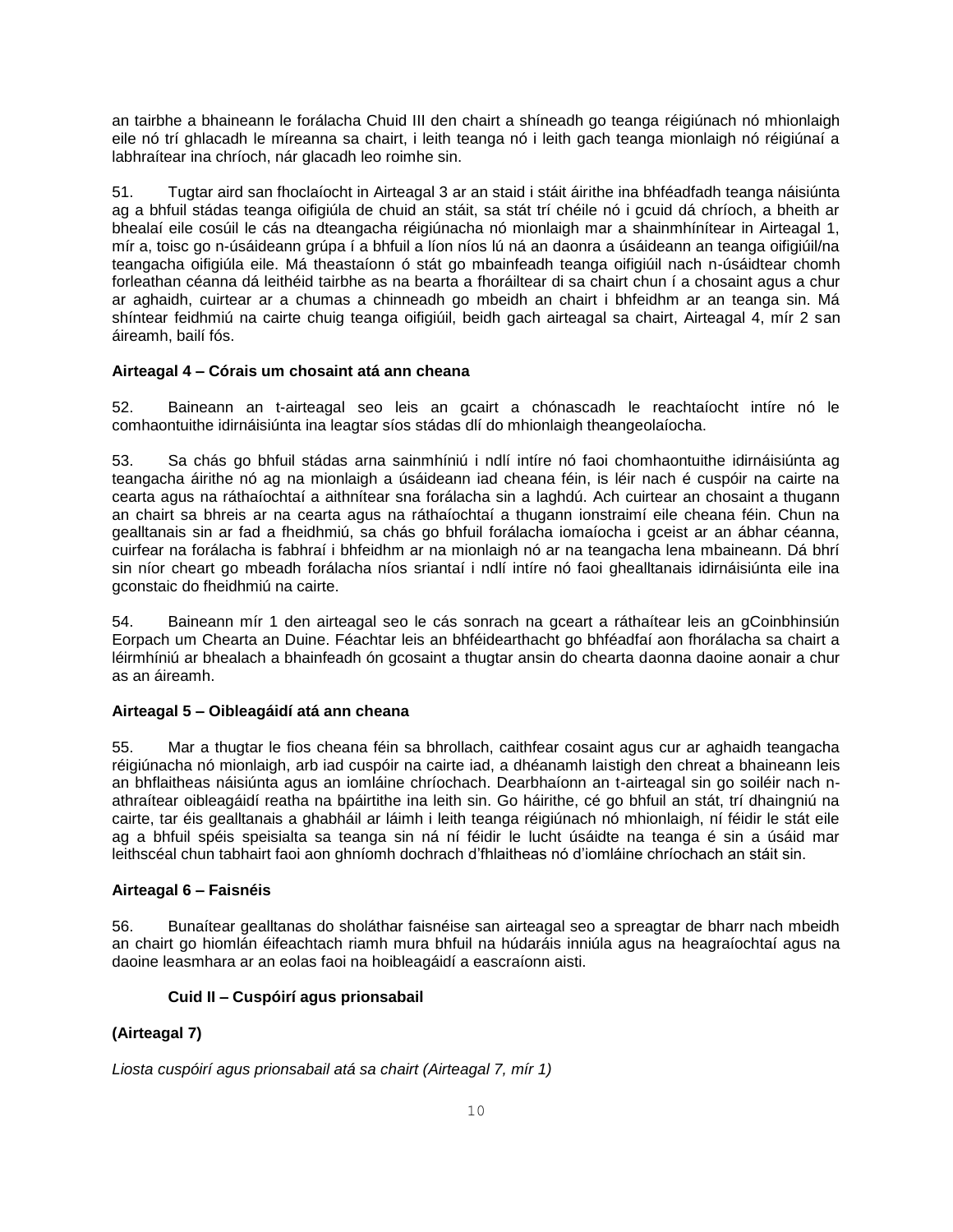57. Baineann na forálacha seo ó bhonn le cuspóirí agus prionsabail, agus ní le rialacha beachta atá le cur i bhfeidhm. Meastar go gcuimsíonn na cuspóirí agus prionsabail sin an chreat a theastaíonn chun teangacha réigiúnacha nó mionlaigh a chaomhnú. Tá sé phríomh-cheannteideal ag baint leo.

### *Teangacha réigiúnacha nó mionlaigh a aithint (Airteagal 7, mír 1.a)*

58. Baineann sé seo lena aithint gur ann do na teangacha sin agus le haitheantas do dhlisteanacht a n-úsáide. Níor cheart aitheantas dá leithéid a mheascadh le haitheantas do theanga mar theanga oifigiúil. Is réamhchoinníoll é a admháil gur ann do theanga chun a gnéithe agus riachtanais shonracha a chur san áireamh agus gníomhú ar a son.

# *Limistéar geografach gach teanga réigiúnaí nó mionlaigh a urramú (Airteagal 7, mír 1.b)*

59. Cé go measann an chairt gur inmhianaithe a áirithiú go bhfuil seasmhacht idir críoch teanga réigiúnaí nó teanga mhionlaigh agus aonán riarthach críochach iomchuí, is léir nach féidir an cuspóir sin a bhaint amach i ngach cás, toisc go bhféadfadh patrúin lonnaíochta a bheith róchasta agus go bhféadfadh cinneadh na n-aonán riarthach críochach brath go dlisteanach ar chúinsí eile seachas úsáid teanga. Dá réir sin, ní éilíonn an chairt go mbeadh críoch teanga réigiúnaí nó teanga mhionlaigh ag teacht i ngach cás leis an aonad riarthach.

60. Ar an láimh eile, cáineann sí cleachtais a cheapann ilroinnt críche a fhágann go mbeidh sé níos deacra an teanga a úsáid nó go mbeidh sé níos deacra uirthi maireachtáil nó go roinnfear pobal teanga i measc aonaid éagsúla riarthacha nó chríochacha. Murar féidir aonaid riarthacha a chur in oiriúint do theanga réigiúnach nó mhionlaigh atá ann, caithfidh siad a bheith neodrach ar a laghad, agus gan drochthionchar a imirt ar an teanga. Go háirithe, caithfidh údaráis áitiúla nó réigiúnach a bheith in ann a ndualgais i leith na dteangacha sin a chomhlíonadh.

### *An gá le gníomh dearfach chun dul chun tairbhe teangacha réigiúnacha nó mionlaigh (Airteagal 7, mír 1.c agus d)*

61. Is léir sa lá atá inniu ann, mar gheall ar laige na dteangacha réigiúnacha nó mionlaigh iomadúla, nach leor cosc ar idirdhealú amháin chun a áirithiú go mairfidh siad. Teastaíonn tacaíocht dhearfach uathu. Is é sin an coincheap a chuirtear in iúl i mír 1.c. Sa mhír sin fágtar faoi na stáit é a chinneadh cén chaoi a bhfuil sé i gceist acu gníomhú chun teangacha réigiúnacha nó mionlaigh a chur ar aghaidh chun iad a chaomhnú, ach leagtar béim sa chairt go gcaithfidh gníomh dá leithéid a bheith diongbháilte.

62. Chomh maith leis sin, mar a luaitear i mír 1.d, caithfear a áireamh san iarracht seo chun teangacha a chur ar aghaidh, gníomh ar son na féidearthachta go n-úsáidfear teangacha réigiúnacha nó mionlaigh gan srian, idir chaint agus scríobh, ní amháin sa saol príobháideach agus i gcaidrimh aonair, ach i saol an phobail freisin, is é sin laistigh de chreat foras, gníomhaíochtaí sóisialta agus an tsaoil eacnamaíoch. Ar ndóigh braithfidh an suíomh a bheidh ag teanga réigiúnach nó mhionlaigh i gcomhthéacsanna poiblí ar a sainghnéithe sonracha féin, agus beidh éagsúlachtaí idir teangacha ina leith. Ní leagtar síos cuspóirí beachta sa chairt ina leith sin, agus í sásta iarracht chun teangacha a chur ar aghaidh a éileamh.

### *Ráthaíocht do theagasc agus staidéar teangacha réigiúnacha nó mionlaigh (Airteagal 7, mír 1.f agus h)*

63. Cúinse riachtanach i gcothú agus caomhnú teangacha réigiúnacha nó mionlaigh is ea an taitheantas atá acu sa chóras oideachais. Tá an chairt sásta i gCuid II an prionsabal a dhearbhú, agus é a fhágáil faoi na stáit chun bearta cuir i bhfeidhm a shainmhíniú. Ach éilítear ann go mbeadh teangacha réigiúnacha nó mionlaigh i láthair "ag gach céim iomchuí" sa chóras oideachais. Ar ndóigh, beidh éagsúlachtaí idir na socruithe chun teanga réigiúnach nó mhionlaigh a theagasc ag brath ar leibhéal an oideachais lena mbaineann. Go háirithe, i roinnt cásanna, beidh gá le foráil do theagasc "sa" teanga réigiúnach nó mhionlaigh agus i gcásanna eile ní theastóidh ach an teanga "a theagasc". Ní fhéadtar ach teagasc na teanga réigiúnaí nó mionlaigh ag leibhéil nach mbeadh an teanga iomchuí dóibh, i bhfianaise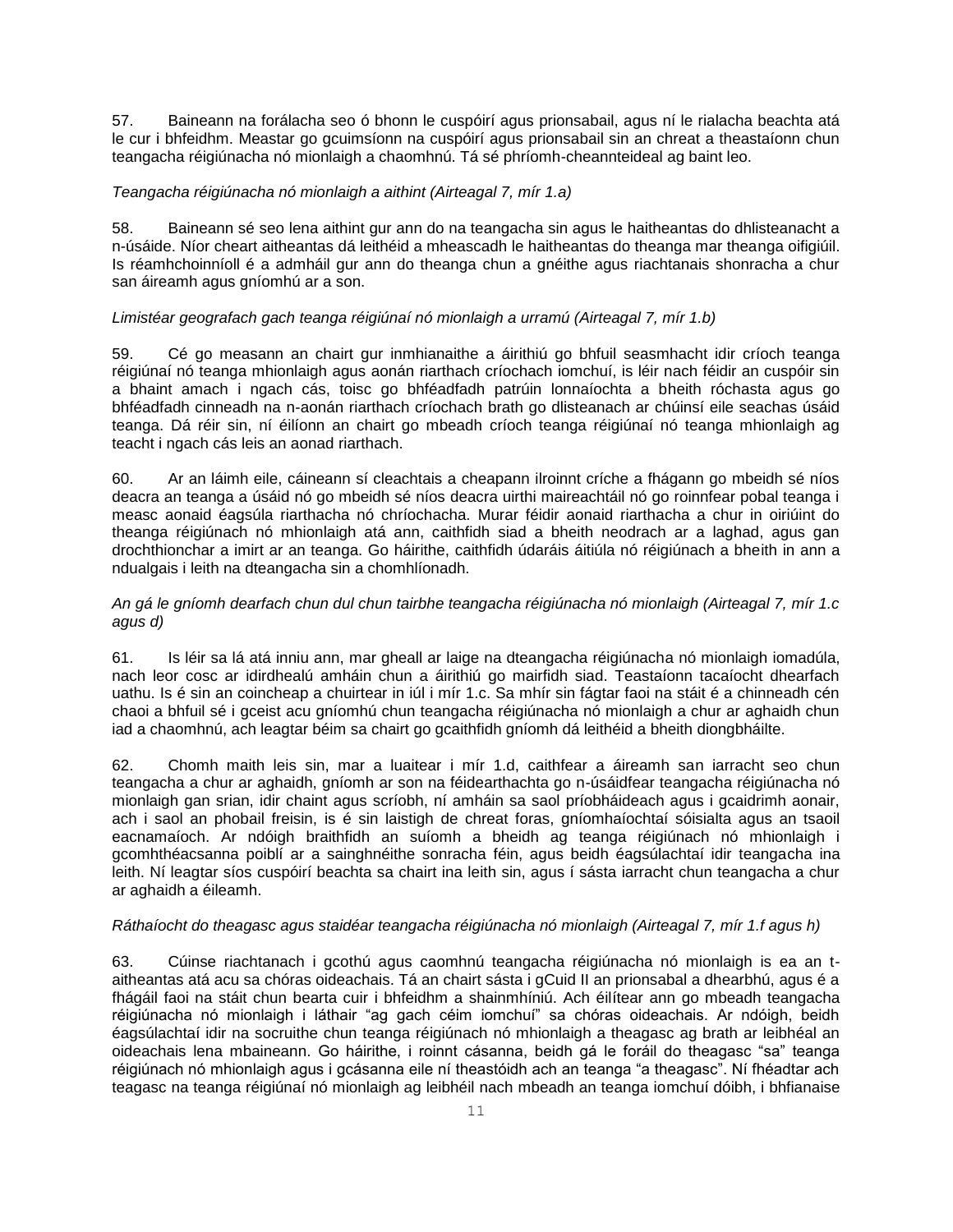a saintréithe áirithe féin, a fhágáil ar lár.

64. Cé go mbaineann mír 1.f le teagasc sa teanga nó teagasc na teanga a bhunú nó a chosaint mar mhodh seachadta na teanga, foráiltear i mír 1.h do chur ar aghaidh staidéar agus taighde ar theangacha réigiúnacha nó mionlaigh i suíomh ollscoile nó a chomhionann, toisc go bhfuil obair dá leithéid riachtanach d'fhorbairt teangacha dá leithéid i dtéarmaí foclóra, gramadaí agus comhréire. Tá cur ar aghaidh staidéar dá leithéid ina chuid den iarracht ghinearálta teangacha réigiúnacha nó mionlaigh a chur ar aghaidh chun a ndul chun cinn bunúsach a chothú.

#### *Saoráidí a sholáthraítear do dhaoine nach labhraíonn teangacha réigiúnacha nó mionlaigh chun go bhfaighidh siad eolas orthu (Airteagal 7, mír 1.g)*

65. Tuigeann cainteoirí teangacha réigiúnacha nó mionlaigh go gcaithfidh an teanga oifigiúil a bheith acu ar mhaithe lena gcomhlíonadh pearsanta féin. Ach de réir na béime sa bhrollach ar luach an idirchultúrachais agus an ilteangachais, is inmhianaithe nach iad cainteoirí na dteangacha réigiúnacha nó mionlaigh amháin a ghlacfadh leis go mbeadh cúpla teanga ar a dtoil acu. Chun cumarsáid agus tuiscint idir grúpaí teanga a éascú, iarrtar ar na páirtithe, i gcríocha ina bhfuil teanga réigiúnach nó mhionlaigh, saoráidí a chur ar fáil do dhaoine nach cainteoirí dúchais na teanga sin iad chun í a fhoghlaim más mian leo.

66. Is eol do chách nach mór gurb é cuspóir na n-údarás iomchuí i roinnt stát gurb í an teanga réigiúnach an teanga a labhrófaí go hiondúil agus go ginearálta sa réigiún, agus tugtar faoi bhearta chun a áirithiú go mbeadh an teanga ar eolas fiú ag daoine nach cainteoirí dúchais na teanga iad. Níl beartas dá leithéid ag teacht i gcoinne na cairte, ach ní leor é do chuspóir mhír 1.g. Féachann an mhír sin lena áirithiú go bhfuil comh-thréscaoilteacht níos mó idir grúpaí teangacha agus sin amháin.

### *Caidreamh idir grúpaí a labhraíonn teanga réigiúnach nó mhionlaigh (Airteagal 7, mír 1.e agus i)*

67. Is gá go mbeadh deis ag grúpaí a labhraíonn an teanga réigiúnach nó mhionlaigh chéanna tabhairt faoi chomhaisig chultúrtha agus a gcaidrimh a fhorbairt go ginearálta, chun cur le caomhnú agus le saibhriú a dteanga in éindí. Chuige sin, féachtar sa chairt le patrúin ilroinnte lonnaíochta, ranna riarthacha i stát nó an chaoi a bhfuil grúpaí dá leithéid lonnaithe i stáit dhifriúla a chosc ó bheith ina chonstaic le caidrimh eatarthu.

68. Mar sin féin, níor cheart feasacht ar fhéiniúlacht roinnte idir cainteoirí teanga réigiúnaí nó teanga mhionlaigh a léiriú go diúltach de thoradh eisiachas nó imeallú maidir le grúpaí sóisialta eile. Dá bhrí sin freastalaíonn an cuspóir i leith caidrimh chultúrtha a chur ar aghaidh le cainteoirí teangacha réigiúnacha nó mionlaigh difriúla ar an sprioc a bhaineann le saibhriú cultúrtha agus ar thuiscint níos fearr idir gach grúpa sa stát.

69. Cuireann mír 1.i gné bhreise leis sin: an coincheap go gcaithfidh caidrimh dá leithéid a bheith in ann forbairt thar theorainneacha náisiúnta má tá grúpaí a labhraíonn na teangacha réigiúnacha nó mionlaigh céanna nó cosúla scaipthe thar chúpla stát. Faoi mar a thuigfí, bíonn teangacha réigiúnacha nó mionlaigh á labhairt ag grúpa sách beag cainteoirí sa stát lena mbaineann: chun críche saibhriú comhchoiteann sa saol cultúrtha, b'fhéidir go mbeadh ar an ngrúpa beag cainteoirí sin a bheith in ann brath ar na hacmhainní cultúrtha atá ar fáil, thar teorann, do ghrúpaí eile a labhraíonn an teanga chéanna nó chosúil. Tá tábhacht faoi leith leis sin nuair is ionann teanga réigiúnach i stát amháin agus teanga mhór chultúrtha, nó teanga náisiúnta fiú, i stát eile agus ina bhféadfadh comhar trasteorann a chur ar chumas an phobail réigiúnaigh tairbhe a bhaint as gníomhaíocht chultúrtha sa teanga sin a úsáidtear níos forleithne. Tá sé tábhachtach go n-aithneodh stáit dliteanas caidreamh dá leithéid agus nach mbeidís in amhras fúthu i dtéarmaí na dílseachta a mbíonn gach stát ag súil léi óna náisiúnaigh agus nach mbreathnóidís orthu mar bhagairt dá hiomláine chríochach. Aireoidh grúpa teanga níos comhtháite sa stát ina bhfuil sé má aithnítear dá réir é agus mura gcuirtear bac ar theagmhálacha cultúrtha lena phobail in aice láimhe.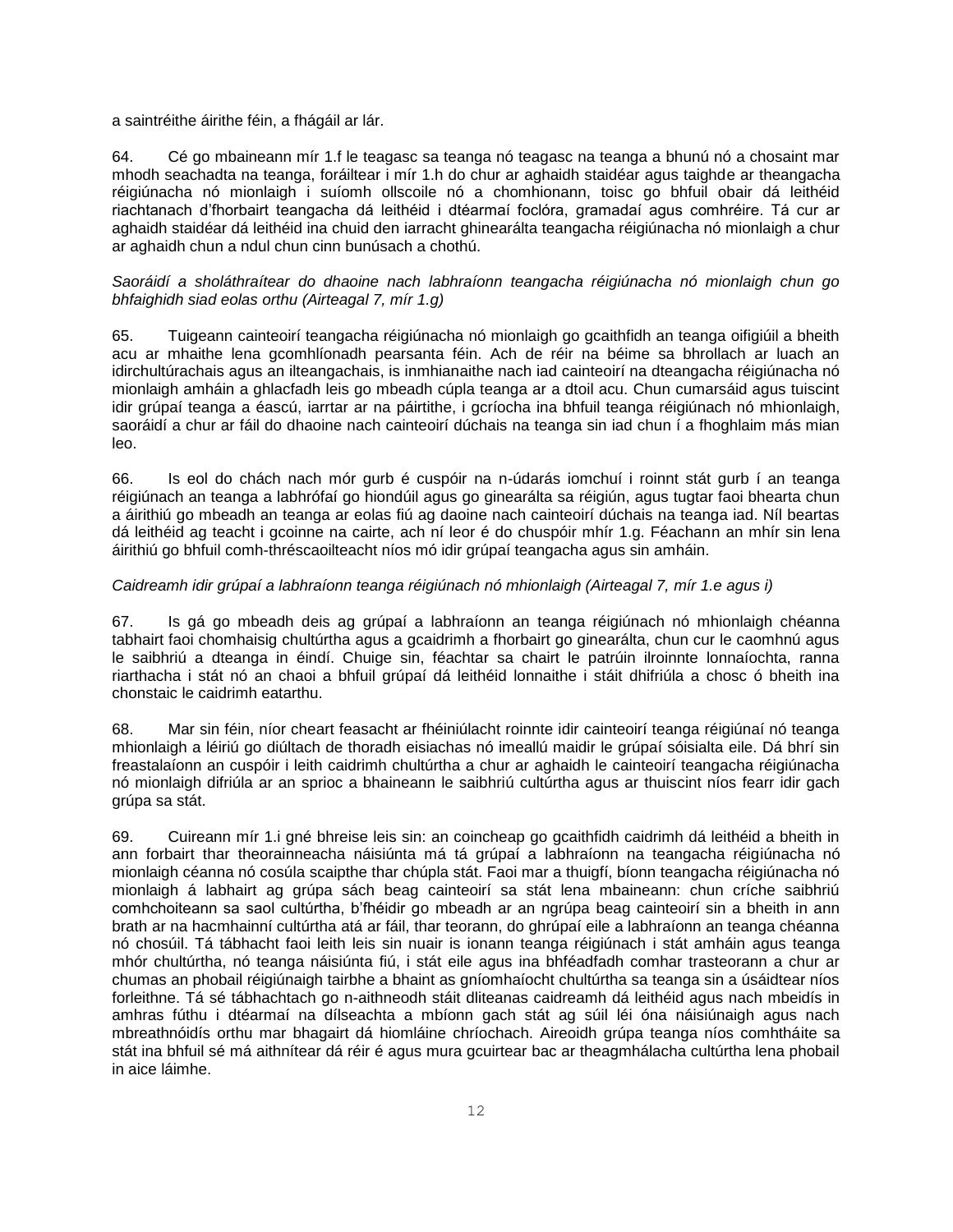70. Ach fágtar faoi na stáit é a oibriú amach cé na socruithe is feiliúnaí chun comhaisig thrasnáisiúnta dá leithéid a bhaint amach, go háirithe nuair a chuirtear san áireamh na srianta intíre agus idirnáisiúnta a d'fhéadfadh a bheith ag roinnt díobh. Leagtar amach ceanglais níos sonraí in Airteagal 14 i gCuid III.

### *Idirdhealú a dhíchur (Airteagal 7, mír 2)*

71. Cuimsíonn cosc ar idirdhealú i leith úsáid teangacha réigiúnacha nó mionlaigh ráthaíocht íosta do chainteoirí teangacha dá leithéid. Chuige sin, gabhann na páirtithe ar láimh bearta a dhíchur a dhíspreagann úsáid teanga réigiúnaí nó teanga mhionlaigh nó a chuireann cothú nó forbairt teanga dá leithéid i mbaol.

72. Ach ní hé cuspóir na míre seo comhionannas iomlán ceart a bhunú idir teangacha. Mar a thugtar le fios san fhoclaíocht, agus go háirithe leis an nath "nach bhfuil bunús leo" a chur isteach, tagann sé go héasca le meon na cairte gur féidir dealuithe áirithe a dhéanamh idir teangacha nuair atá beartais a bhaineann le teangacha réigiúnacha nó mionlaigh á mbaint amach. Go háirithe, ní hionann na bearta a leagann gach stát síos ar mhaithe le húsáid teanga náisiúnta nó oifigiúla agus idirdhealú i leith teangacha réigiúnacha ar an mbunús nach dtugtar faoi na bearta céanna sin ar mhaithe leo siúd. Ach ní fhéadfaidh bearta dá leithéid a bheith ina gconstaic do chothú nó d'fhorbairt na dteangacha réigiúnacha nó mionlaigh.

73. Ag an am céanna, de bharr go bhfuil difríochtaí idir cás na dteangacha oifigiúla agus cás na dteangacha réigiúnacha nó mionlaigh, agus go mbíonn siad siúd a úsáideann teangacha réigiúnacha nó mionlaigh faoi mhíbhuntáiste go minic, is chuige sin go díreach a nglacann an chairt leis go bhféadfadh go mbeadh gá le bearta dearfacha a mbeadh d'aidhm acu teangacha dá leithéid a chaomhnú agus a chur ar aghaidh. Fad is go bhfuil aidhm dá leithéid ag na bearta, agus nach bhféachann siad le níos mó ná comhionannas idir teangacha a chur ar aghaidh, níor cheart caitheamh leo mar bhearta idirdhealaithe.

# *Meas agus tuiscint fhrithpháirteach idir grúpaí teangeolaíocha a chur ar aghaidh (Airteagal 7, mír 3)*

74. Tá meas ar theangacha réigiúnacha nó mionlaigh agus forbairt mheon na caoinfhulaingthe ina leith ina gcuid den bhéim ghinearálta ar thuiscint a fhorbairt ar chás iolracht teangacha laistigh de stát. Is gné thábhachtach de chaomhnú praiticiúil teangacha réigiúnacha nó mionlaigh í forbairt mheon sin na caoinfhulaingthe agus na glacachta tríd an gcóras oideachais agus trí na meáin. Ní mheastar gur ionann na meáin chumarsáide a chothú chun iarracht a dhéanamh cuspóirí dá leithéid a bhaint amach agus tionchar neamhdhlisteanach stáit; go deimhin, tá meas ar chearta an duine, caoinfhulaingt ar mhionlaigh agus gríosú chun fuatha a sheachaint i measc na gcineálacha cuspóirí nach mbíonn aon drogall ar fhormhór na stát san Eoraip a chur i bhfeidhm ar na meáin mar oibleagáidí. Ar an mbealach céanna, i gcás cainteoirí teangacha réigiúnacha nó mionlaigh, cuimsíonn an prionsabal seo toisc thábhachtach a fhágann go bhfuil siad níos toilteanaí glacadh le teangacha agus cultúir an tromlaigh.

### *Bunú comhlachtaí chun ionadaíocht a dhéanamh ar shainleasa teangacha réigiúnacha nó mionlaigh (Airteagal 7, mír 4)*

75. Cheap CAHLR go raibh sé tábhachtach go mbeadh sásraí i ngach stát trína dtabharfaidh na húdaráis phoiblí aird ar na riachtanais agus na mianta a chuireann cainteoirí teangacha réigiúnacha nó mionlaigh in iúl iad féin. Dá réir sin, moltar go mbeadh comhlacht ag gach teanga réigiúnach nó mhionlaigh chun í chur ar aghaidh a bheadh freagrach as ionadaíocht a dhéanamh ar shainleasa na teanga ar an leibhéal náisiúnta, ag tabhairt faoi bhearta praiticiúla chun í a chur ar aghaidh, agus i mbun monatóireachta ar chur i bhfeidhm na cairte maidir leis an teanga áirithe sin. Léiríonn an nath "más gá", i measc nithe eile, sa chás go bhfuil forais dá leithéid ann cheana féin i bhfoirm amháin nó eile, níl sé i gceist go spreagfar stáit chun forais nua a bhunú a dhéanfadh dúbailt orthu.

### *Prionsabail na cairte a fheidhmiú ar theangacha neamhchríochacha (Airteagal 7, mír 5)*

76. Cé go mbaineann an chairt go príomha le teangacha a aithnítear go stairiúil le limistéar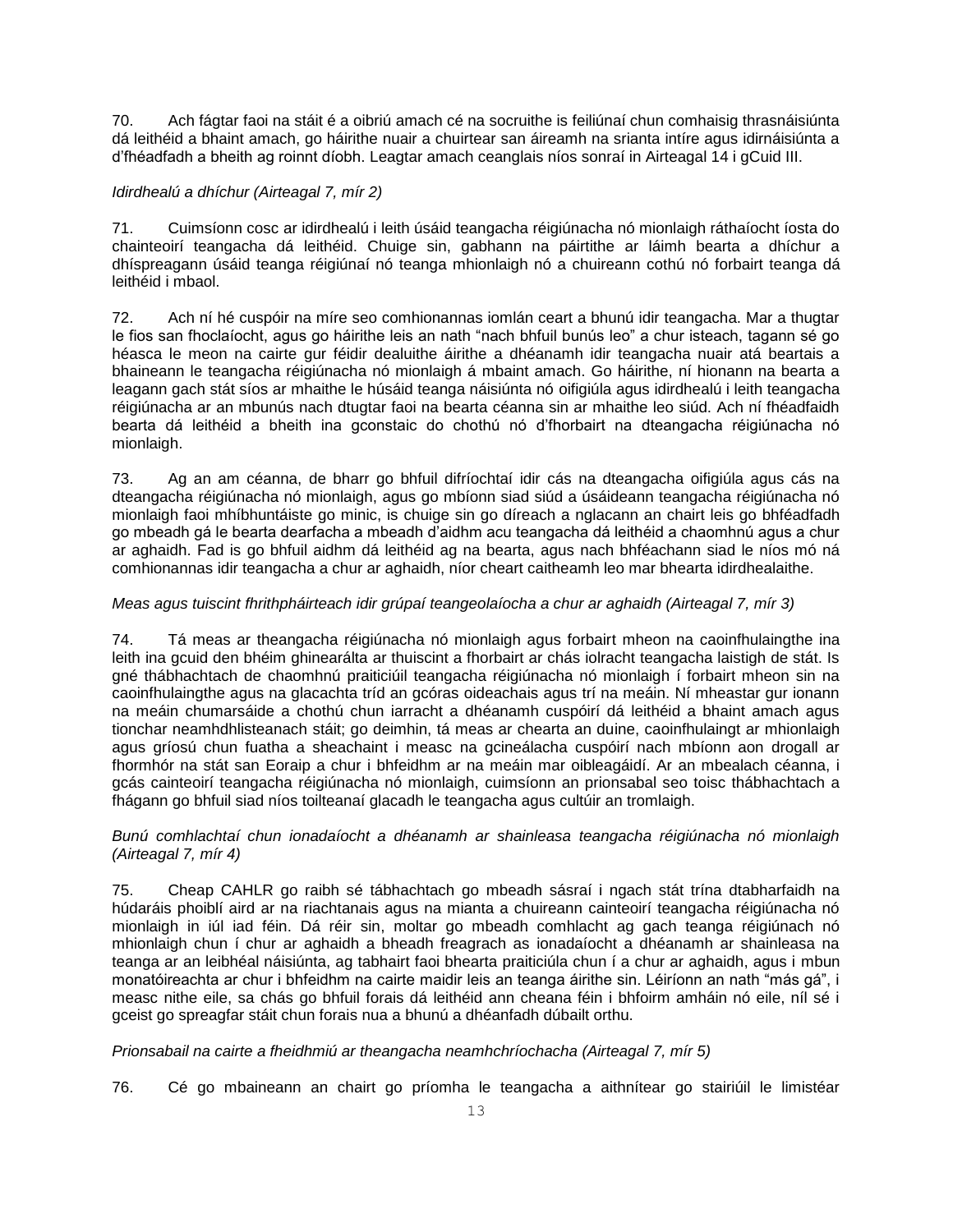geografach áirithe sa stát, níor theastaigh ó CAHLR neamhaird a dhéanamh de na teangacha sin a labhraítear go traidisiúnta sa stát ach nach bhfuil bonn críochach beacht acu.

77. Ach aithnítear, mar gheall ar an réimse críochach a bhaineann le roinnt prionsabal agus cuspóirí a leagtar síos i gCuid II a fheidhmiú agus an deacracht phraiticiúil a bhaineann le tabhairt faoi bhearta chun iad a chur i bhfeidhm gan a raon geografach a shainmhíniú, nach féidir na forálacha sin a chur i bhfeidhm ar theangacha neamhchríochacha gan iad a chur in oiriúint ar bhealaí áirithe. Sonraíonn mír 5 dá réir sin nach bhfuil siad le cur i bhfeidhm ach a mhéad is féidir ar na teangacha sin.

78. Is féidir cuid de na forálacha i míreanna 1 go 4 a chur i bhfeidhm gan aon deacracht ar theangacha neamhchríochacha; is fíor sin i gcás na teangacha sin a aithint, chomh maith leis na bearta chun meas, tuiscint agus caoinfhulaingt ina leith a fhorbairt, cosc ar idirdhealú agus an ghnímh chun tacaíocht dhearfach a thabhairt dóibh, an fhéidearthacht go bhforbródh na grúpaí a labhraíonn na teangacha sin naisc lena chéile sa stát agus thar lear, agus cur ar aghaidh taighde agus staidéar teanga. Ar an láimh eile, ní bheidh sé indéanta a chur i bhfeidhm ar theangacha neamhchríochacha na forálacha a bhaineann le ranna riarthacha agus na saoráidí a sholáthraítear do dhaoine nach labhraíonn na teangacha sin chun go bhfaighidh siad eolas éigin orthu, toisc nach féidir tabhairt faoi bhearta dá leithéid ach i gcríoch shonraithe. Ar deireadh, i gcás na gcuspóirí a bhaineann le foráil a dhéanamh do theagasc agus staidéar na dteangacha neamhchríochacha sin agus a n-úsáid sa saol poiblí a chur ar aghaidh, is dóigh nach féidir iad a chur i bhfeidhm seachas má chuirtear in oiriúint iad ar bhealaí áirithe.

### **Cuid III – Bearta chun úsáid na dteangacha réigiúnacha nó mionlaigh a chur ar aghaidh sa saol poiblí i gcomhréir leis na gealltanais arna ngabháil ar láimh faoi Airteagal 2, mír 2**

### **Airteagal 8 – Oideachas**

79. Ní bhaineann na forálacha i mír 1 den airteagal seo ach leis an gcríoch ina n-úsáidtear gach teanga réigiúnach nó mhionlaigh. Cuirtear i bhfeidhm freisin iad "i gcomhréir leis an gcor ina bhfuil gach ceann de na teangacha sin". Mar a thugtar le fios sa tagairt d'Airteagal 2, mír 2 thuas, tá ábharthacht faoi leith leis an gcoinníoll sin maidir lena roghnú cé acu roghanna a nglacfar leo le haghaidh cén teanga i bhfomhíreanna a go f.

80. Tá an nath "agus gan dochar do theagasc theanga oifigiúil nó theangacha oifigiúla an stáit" in ainm aon fhéidearthacht a sheachaint go léirmhíneofaí go gcuireann forálacha Airteagal 8, mír 1 – agus go háirithe an chéad rogha i ngach ceann d'fhomhíreanna a go f – teagasc na teanga nó na dteangacha a labhraíonn an tromlach as an áireamh. Bheadh claonadh dá leithéid geiteonna teangeolaíocha a chruthú ag dul in aghaidh phrionsabail an idirchultúrachais agus an ilteangachais a dtarraingítear aird orthu sa bhrollach agus in aghaidh shainleasa na ngrúpaí daonra lena mbaineann. Sna cúinsí speisialta sin i dtíortha ina mbaineann an chairt le teangacha oifigiúla nach n-úsáidtear chomh forleathan céanna, ba cheart a léirmhíniú ón nath sin go bhfuil forálacha mhír 1 gan dochar do theagasc teangacha oifigiúla eile.

81. Baineann Airteagal 8 le leibhéil éagsúla oideachas: oideachas réamhscoile, bunoideachas, meánoideachas, oideachas teicniúil agus gairmoideachas, oideachas ollscoile agus oideachas aosach. Le haghaidh gach leibhéil díobh siúd, cuirtear roghanna difriúla i láthair de réir chás gach teanga réigiúnaí nó mionlaigh.

82. Úsáidtear an nath "ar leor an líon díobh atá ann" i gcuid de na fomhíreanna. Aithnítear leis sin nach féidir a éileamh ar na húdaráis phoiblí tabhairt faoi na bearta lena mbaineann dá mbeadh sé deacair an t-íoslíon daltaí a theastaíonn chun rang a chruthú a bhaint amach mar gheall ar chás an ghrúpa theangeolaíoch. Ar an láimh eile, i bhfianaise cás áirithe teangacha réigiúnacha nó mionlaigh, moltar go bhféadfaí an gnáth-chuóta a theastaíonn chun rang a chruthú a chur i bhfeidhm go solúbtha agus i gcás líon daltaí níos lú gur "leor an líon díobh atá ann".

83. Tugann an fhoclaíocht i rogha iv i bhfomhíreanna c agus d aird ar an gcaoi a bhfuil éagsúlacht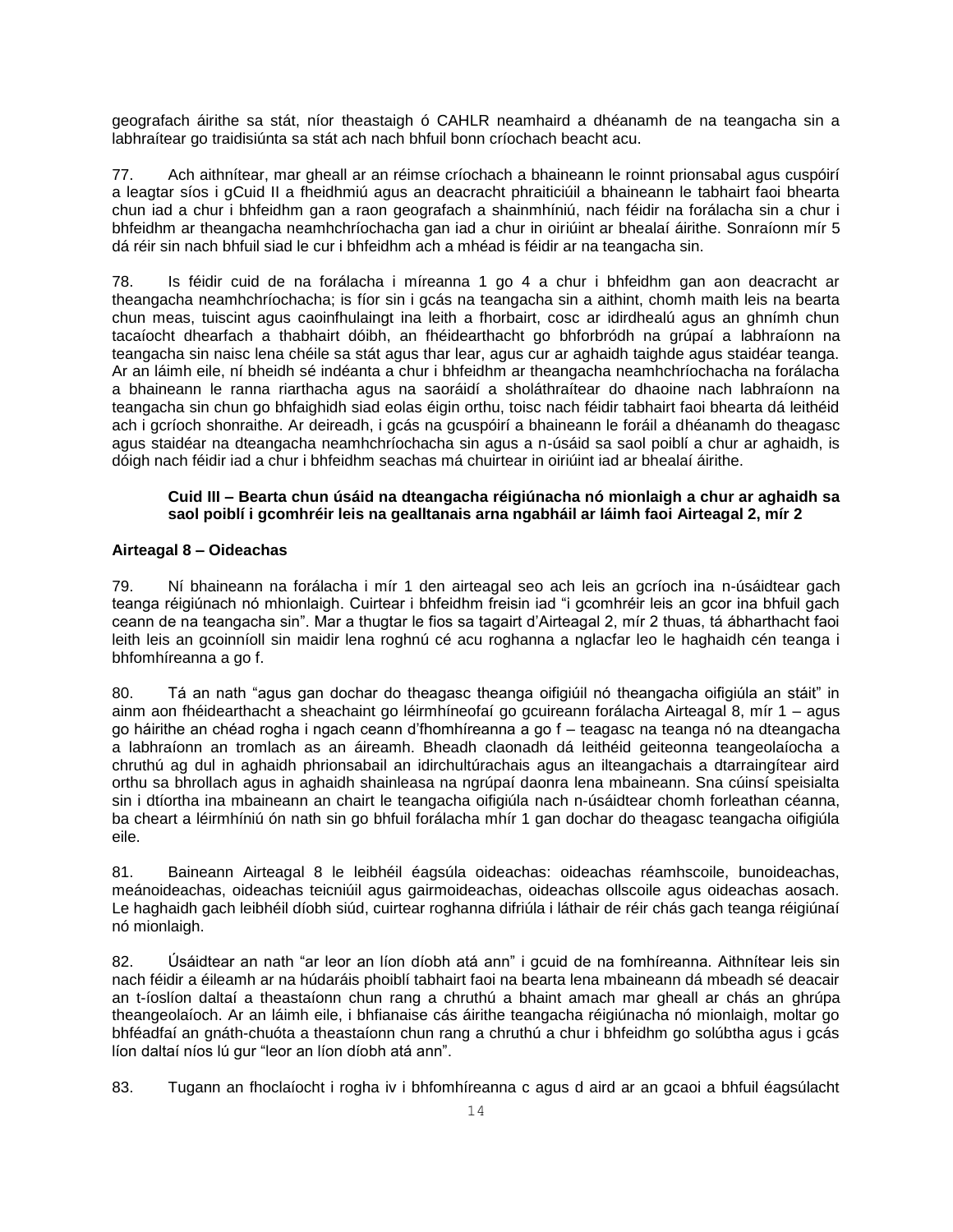sna cásanna náisiúnta i dtaobh na lán-aoise agus na haoise a bhféadtar oideachas dá leithéid a chur i gcrích. Ag brath ar na cúinsí sin, d'fhéadfaí aird a thabhairt ar mhianta na ndaltaí féin nó ar mhianta a dteaghlach.

84. Aithnítear nach ndéanann gach córas oideachais dealú idir oideachas meánscolaíochta agus gairmoideachas, agus go gcaitear leis an ngairmoideachas mar chineál áirithe oideachas meánscolaíochta. Mar sin féin, mar atá i bhfomhíreanna c agus d, tugann an dealú sin aird ar na difríochtaí i gcórais ghairmoiliúna. Go háirithe, i gcás tíortha ina dtugtar faoi ghairmoiliúint den chuid is mó trí phrintíseachtaí agus go bhfuil sé deacair bearta ar mhaithe le teangacha réigiúnacha nó mionlaigh a chur i bhfeidhm dá bhrí sin, cuireann sé ar chumas na bpáirtithe glacadh ar a laghad leis na ceanglais níos déine i réimse an oideachais meánscolaíochta ghinearálta.

85. Tá na forálacha a bhaineann le hoideachas ollscoile agus aosach inchomparáide leo siúd ar leibhéil eile oideachais toisc go dtairgeann siad rogha mhalartach idir teagasc sa teanga réigiúnach nó mhionlaigh agus í a theagasc mar ábhar oideachais. Chomh maith leis sin, mar a tharlaíonn i gcás an oideachais réamhscolaíochta, tairgtear réiteach eile ar na cásanna sin nuair nach bhfuil aon dlínse dhíreach ag na húdaráis phoiblí le haghaidh an chineáil sin oideachais. I stáit áirithe, d'fhéadfaí a bhreith nach leor líon cainteoirí na teanga réigiúnaí nó mionlaigh don fhoráil a bhaineann le hoideachas ollscoile sa teanga sin nó maidir leis an teanga sin. Sa chomhthéacs sin, luadh an sampla de stáit a aithníonn, trí bhíthin comhaontú sonrach nó comhaontú ginearálta ar dhioplómaí a aithint, an chéim ollscoile a fuair cainteoir teanga réigiúnaí nó teanga mhionlaigh ó ollscoil i stát eile ina n-úsáidtear an teanga chéanna.

86. Is imní nach gcuirfí teagasc teangacha réigiúnacha nó mionlaigh ar leithligh ón gcomhthéacs cultúrtha a spreag mír 1.g. Bíonn nasc ag na teangacha sin go minic le stair ar leith agus traidisiúin shonracha. Is cuid d'oidhreacht na hEorpa í an stair agus an cultúr réigiúnach nó mionlaigh sin. Dá réir, is inmhianaithe go mbeadh daoine nach labhraíonn na teangacha lena mbaineann in ann teacht orthu freisin.

87. Nuair a ghabhann stát ar láimh ráthaíocht a thabhairt go dteagascfar teanga réigiúnach nó mhionlaigh, ní mór dó a chinntiú go bhfuil a dteastaíonn ar fáil i dtéarmaí airgeadais, foirne agus áiseanna teagaisc. Ní gá an iarmhairt riachtanach sin a shonrú sa chairt. Ach i gcás na foirne, tagann ceist aníos freisin faoina n-inniúlacht agus dá bhrí sin faoina n-oiliúint. Is gné bhunúsach é sin, agus sin é an fáth a ndéantar foráil shonrach dó i mír 1.h.

88. Ag cur san áireamh buntábhacht an teagaisc, agus níos sonraí, an chórais scolaíochta, le haghaidh caomhnú teangacha réigiúnacha nó mionlaigh, mheas CAHLR gur ghá foráil a dhéanamh do chomhlacht sonrach nó do chomhlachtaí sonracha a dhéanfadh monatóireacht ar a bhfuil ar bun sa réimse sin. Ní shonraítear na saintréithe a bheadh ag foras maoirseachta dá leithéid i mír 1.i. Dá bhrí sin d'fhéadfadh gur comhlacht údaráis oideachais nó foras neamhspleách é. D'fhéadfaí an fheidhm sin a thabhairt freisin don chomhlacht a bhforáiltear dó in Airteagal 7, mír 4, den chairt. I gcás ar bith, éilíonn an chairt go mbeadh torthaí na monatóireachta ar fáil go poiblí.

89. Go hiondúil srianann an chairt cosaint na dteangacha réigiúnacha nó mionlaigh sa limistéar geografach ina labhraítear go traidisiúnta iad. Ach tá eisceacht ina leith sin i mír 2 d'Airteagal 8. Spreagtar sin mar gheall ar an tuiscint go bhféadfadh, i ré nua-aimseartha na gluaiseachta, nach leor prionsabal an chríochachais níos mó go praiticiúil chun teanga réigiúnach nó mhionlaigh a chosaint go héifeachtach. Go háirithe, tá líon suntasach cainteoirí de theangacha dá leithéid tar éis dul ar imirce go dtí na mórchathracha. Ach i bhfianaise na ndeacrachtaí a bhaineann le síneadh na forála oideachais le haghaidh teangacha réigiúnacha nó mionlaigh lasmuigh dá mbonn críochach traidisiúnta, dréachtaítear Airteagal 8, mír 2, go solúbtha i dtéarmaí na ngealltanas sin agus i gcás ar bith níl feidhm leis ach nuair atá call le bearta dá leithéid mar gheall ar líon lucht úsáidte na teanga lena mbaineann.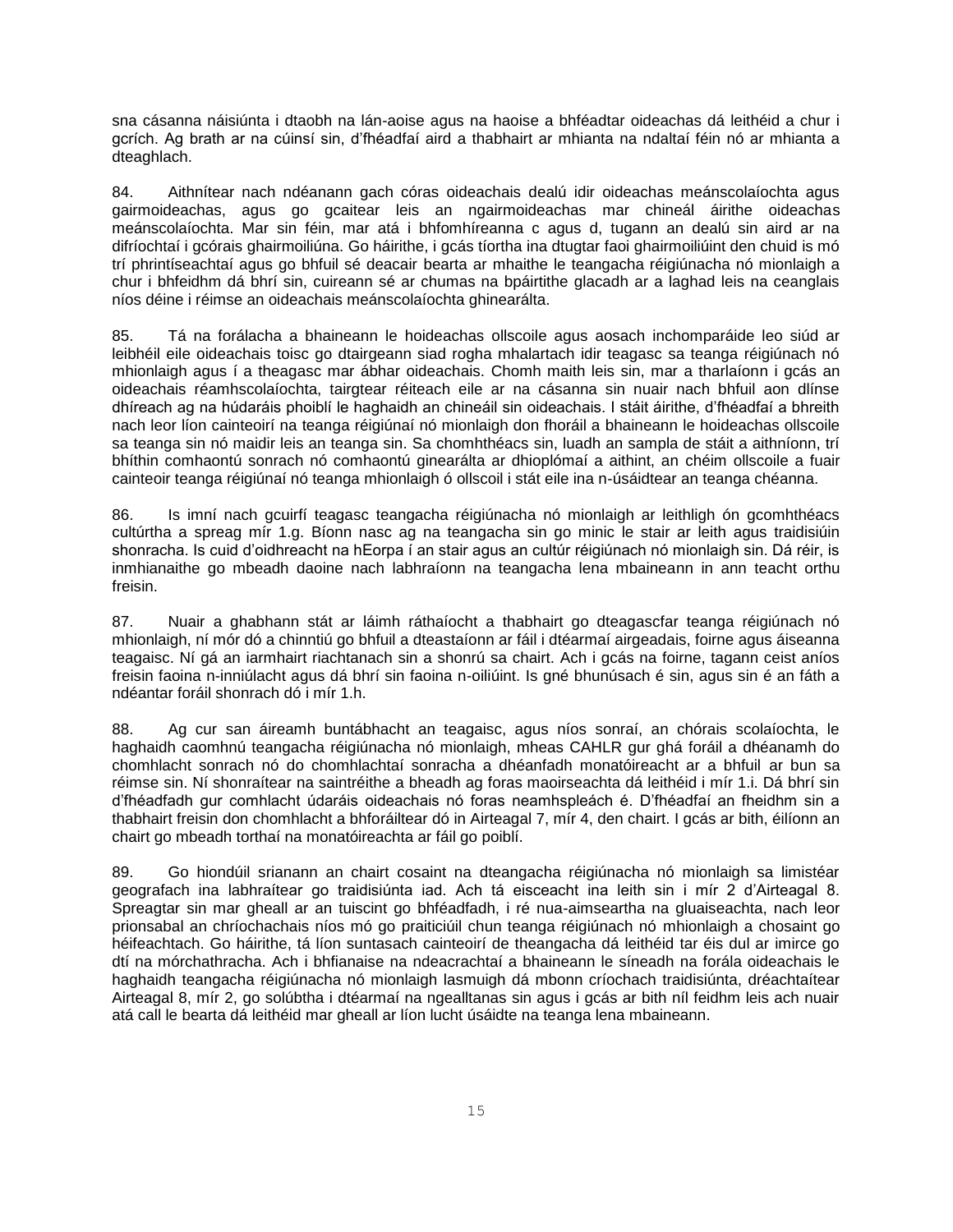### **Airteagal 9 – Údaráis bhreithiúnacha**

90. Baineann mír 1 den airteagal seo leis na dúichí breithiúnacha sin ina dtugann líon na gcónaitheoirí a úsáideann na teangacha réigiúnacha nó mionlaigh call do na bearta lena mbaineann. Tagann an coinníoll seo, i bpáirt, leis an riail ghinearálta i bhformhór na bhforálacha sa chairt, a bhaineann le teangacha réigiúnacha nó mionlaigh a chosaint laistigh den chríoch ina n-úsáidtear iad go traidisiúnta. I gcás cúirteanna níos airde atá lonnaithe lasmuigh den chríoch ina n-úsáidtear an teanga réigiúnach nó mhionlaigh, is faoin stát lena mbaineann é aird a thabhairt ar nádúr speisialta an chórais bhreithiúnaigh agus ordlathas a chúirteanna.

91. Léiríonn foclaíocht na habairte réamhrá in Airteagal 9, mír 1, freisin tiomantas CAHLR go gcosnófaí bunphrionsabail an chórais bhreithiúnaigh, ar nós chomhionannas na bpáirtithe agus moilleanna míchuí ar phróis an dlí a sheachaint, ar mhí-úsáid fhéideartha na saoráidí ceart cúitimh do theangacha réigiúnacha nó mionlaigh. Ach ní thugann an tiomantas dlisteanach sin call do shrianadh ginearálta ar bith ar ghealltanais páirtí faoin mír sin; ina áit sin, beidh ar an mbreitheamh i gcásanna aonair mí-úsáid na bhféidearthachtaí a thairgtear a chinneadh.

92. Déantar dealú idir imeachtaí coiriúla, sibhialta agus riarthacha agus cuirtear na roghanna a bhforáiltear dóibh in oiriúint do nádúr áirithe gach ceann díobh. Mar is léir ó na focail "agus/nó" is féidir glacadh le cuid de na roghanna sin in éindí.

93. Baineann forálacha Airteagal 9, mír 1, le himeachtaí os comhair cúirteanna dlí. Ag brath ar na socruithe sonracha le haghaidh riaradh ceartais atá i bhfeidhm i ngach stát, ba cheart an téarma "cúirteanna", nuair is iomchuí, a thuiscint mar théarma a chuimsíonn comhlachtaí eile ag a bhfuil feidhm bhreithiúnach. Tá sé sin ábhartha go háirithe i gcás fhomhír c.

94. Úsáidtear an nath "seolfaidh na cúirteanna... na himeachtaí sna teangacha réigiúnacha nó mionlaigh" sa chéad rogha i bhfomhíreanna a, b agus c in Airteagal 9, mír 1. Tugann an nath sin le tuiscint, ar chuma ar bith, go n-úsáidtear an teanga réigiúnach nó mhionlaigh ábhartha i seomra na cúirte agus sna himeachtaí sin ina bhfuil an páirtí a labhraíonn an teanga sin páirteach. Ach is faoi gach stát é, i bhfianaise shaintréithe sonracha a chórais bhreithiúnaigh, raon beacht an natha "seolfaidh na cúirteanna... na himeachtaí" a chinneadh.

95. Ba cheart a thabhairt faoi deara le mír 1.a.ii, ina ngabhann na páirtithe ar láimh ráthaíocht a thabhairt do chearta an chúisí a t(h)eanga réigiúnach nó mhionlaigh a úsáid, go dtéitear níos faide ná cearta an chúisí, mar a leagtar síos in Airteagal 6, mír 3.e den Choinbhinsiún Eorpach um Chearta an Duine, cúnamh saor in aisce a fháil ó ateangaire mura dtuigeann nó mura labhraíonn sé/sí an teanga a úsáidtear sa chúirt. Amhail fomhíreanna b.ii agus c.ii, tá sé sin bunaithe ar an mbreithniú fiú má bhíonn cainteoirí teanga réigiúnaí nó teanga mhionlaigh in ann an teanga oifigiúil a labhairt, nuair a chaithfidh siad iad féin a chosaint os comhair cúirt dlí, b'fhéidir go n-aireoidís an gá iad féin a chur in iúl sa teanga is gaire dóibh ó thaobh a mothúchán de nó sa teanga is líofa dóibh. Rachadh sé in aghaidh chuspóir na cairte mar sin dá mbeadh teorainn lena fheidhmiú do chásanna ina bhfuil gá praiticiúil lena leithéid. Ar an láimh eile, toisc go dtéann an fhoráil sin níos faide ná gné chearta an duine go díreach trí rogha shaor a thabhairt don chúisí agus go gcaithfear saoráidí a chur ar fáil de réir a c(h)innidh, measadh go raibh sé réasúnta é a fhágáil faoi rogha na stát go pointe an nglacfaí léi nó nach nglacfaí, agus teorainn a chur lena fheidhmiú do cheantair bhreithiúnacha áirithe.

96. Is é cuspóir mhír 1.d foráil a dhéanamh go mbeadh an t-aistriúchán nó an ateangaireacht a d'fhéadfadh a bheith riachtanach trí Airteagal 9, míreanna 1.b agus c a fheidhmiú, ar fáil saor in aisce. I gcás na stát sin nach nglacann leis an bhfomhír sin, is fúthu féin é teacht ar réiteach ar an gceist seo, de réir forálacha dlí reatha nó trí ghlacadh le forálacha nua, sonracha a thabharfadh aird ar an ngá le teangacha réigiúnacha nó mionlaigh a chur ar aghaidh. Dá réir, d'fhéadfadh an té a dhéanfadh iarratas ar ghníomh ar leith na costais a íoc go hiomlán nó i bpáirt, nó d'fhéadfaí iad a roinnt idir na páirtithe, etc.

97. Baineann mír 2 le bailíocht cáipéisí dlí a dhréachtaítear i dteanga réigiúnach nó mhionlaigh. Tá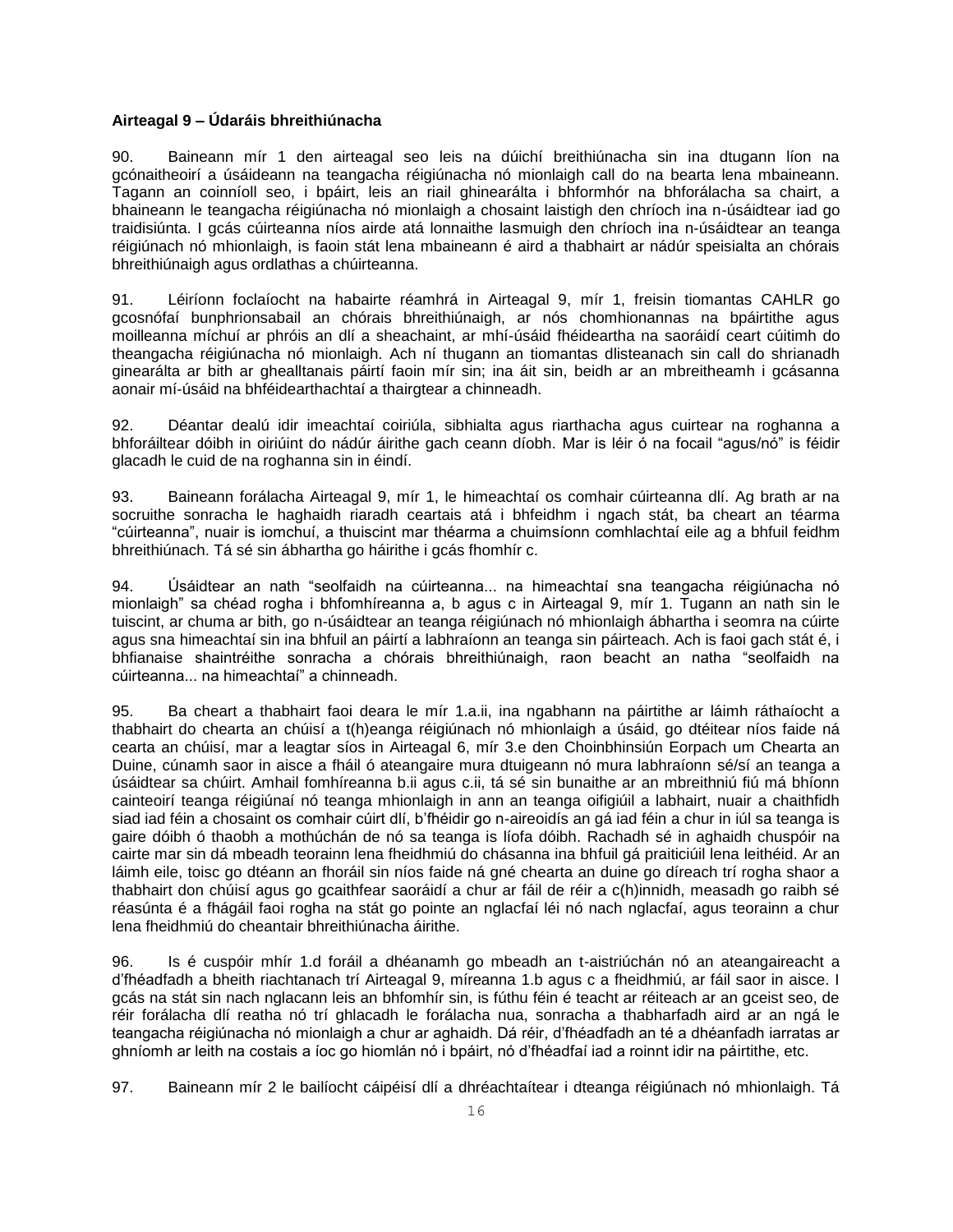srian lena raon sa mhéid nach dtugtar le fios na coinníollacha ar fad do bhailíocht cáipéis dlí ach go gcuirtear teorainn leis trína dhearbhú nach féidir bailíocht cáipéise a shéanadh ar an bhforas gur dréachtaíodh í i dteanga réigiúnach nó mhionlaigh agus sin amháin. Ina theannta sin, ní chuirtear cosc ar stát foráil a dhéanamh d'fhoirmiúlachtaí breise i gcás dá leithéid, mar shampla an gá go gcuirfí foirmle áirithe teastasaithe leis sa teanga oifigiúil. Tugtar le tuiscint i mír 2.b go gcuirtear inneachair na cáipéise a agraíonn an páirtí atá ag úsáid teanga réigiúnach nó mhionlaigh ar an eolas, go díreach nó go hindíreach (fógraíocht, seirbhís faisnéise stáit, etc.), don pháirtí eile nó do pháirtithe leasmhara tríú páirtí nach labhraíonn an teanga réigiúnach nó mhionlaigh, i bhfoirm a thuigeann siad.

98. Tá feidhmiú Airteagal 9, mír 2, gan dochar do chur i bhfeidhm conarthaí agus coinbhinsiún ar chomhchúnamh i gcúrsaí dlí, agus i ngach cás dá leithéid pléitear go follasach ceist na dteangacha atá le húsáid.

99. Baineann mír 3 le téacsanna reachtaíochta a aistriú go teangacha réigiúnacha nó mionlaigh. Tagraíonn an nath "mura gcuirtear ar fáil ar dhóigh eile iad" do chásanna ina bhfuil an téacs ar fáil i dteanga réigiúnach nó mhionlaigh cheana féin mar gur aistríodh é go teanga chosúil nó chomhionann ar teanga oifigiúil de chuid stáit eile í.

### **Airteagal 10 – Údaráis riarthacha agus seirbhísí poiblí**

100. Is é cuspóir an airteagail seo a chur ar chumas cainteoirí teangacha réigiúnacha nó mionlaigh a gceart mar shaoránaigh a fheidhmiú agus a ndualgais saoránaigh a chomhlíonadh i gcoinníollacha a léiríonn meas ar a modh léirithe.

101. Ceapadh na forálacha go príomha chun cumarsáid a fheabhsú idir na húdaráis phoiblí agus iad siúd a úsáideann teangacha réigiúnacha nó mionlaigh. Is fíor gur fhorbair imthosca sóisialta agus cultúrtha ar bhealach go bhfuil formhór mór na ndaoine a labhraíonn na teangacha sin dátheangach agus in ann teanga oifigiúil a úsáid chun cumarsáid a dhéanamh leis na húdaráis phoiblí. Ach is cuid bhunúsach de stádas na dteangacha sin agus dá bhforbairt é úsáid teangacha réigiúnacha nó mionlaigh a cheadú i gcaidrimh leis na húdaráis sin agus ó thaobh dearcadh suibiachtúil de freisin. Is léir dá gcuirfí cosc iomlán ar theanga ó chaidrimh leis na húdaráis, go gcuirfí ar neamhní í, toisc gur meán cumarsáide poiblí í teanga agus nach féidir í a laghdú go saol na gcaidreamh príobháideach amháin. Chomh maith leis sin, mura dtugtar teacht do theanga ar an saol polaitiúil, dlí nó riarthach, caillfidh sí de réir a chéile a hacmhainneacht téarmeolaíochta ar fad sa réimse sin agus is teanga "faoi mhíchumas" a bheidh inti, nach bhfuil in ann gach gné de shaol an phobail a chur in iúl.

102. Déantar dealú in Airteagal 10, sna cineálacha gníomhartha a dtugann na húdaráis phoiblí fúthu, idir trí chatagóir:

- gníomh údaráis riarthacha an stáit: is é sin gníomhartha traidisiúnta na n-údarás poiblí, go háirithe i bhfoirm sainchearta poiblí nó cumhachtaí faoin ngnáthdhlí a fheidhmiú (mír 1);
- gníomh údarás áitiúil agus réigiúnach, is é sin údaráis chríochacha fho-náisiúnta ghinearálta ag a bhfuil cumhachtaí féinrialtais (mír 2);
- gníomh comhlachtaí a chuireann seirbhísí poiblí ar fáil, bíodh siad faoi dhlí poiblí nó príobháideach, a fhanann faoi riail phoiblí: seirbhísí poist, ospidéil, leictreachas, iompar, agus mar sin de (mír 3).

103. I ngach réimse, agus nádúr sonrach na n-údarás nó na gcomhlachtaí lena mbaineann á chur in oiriúint go cuí, tugtar aird ar éagsúlacht na gcásanna teangeolaíocha. I roinnt cásanna is féidir teanga réigiúnach nó mhionlaigh a aithint mar theanga "ghar-oifigiúil" mar gheall ar a saintréithe, a dhéanann teanga oibre di, ar a críoch, nó an gnáthmhodh cumarsáide, sna húdaráis phoiblí. (Is é an gnáthrud go mbaintear leas as an teanga oifigiúil nó an teanga is forleithne labhairt i dteagmhálacha le daoine nach labhraíonn an teanga réigiúnach nó mhionlaigh.) Mar mhalairt air sin, d'fhéadfaí an teanga a úsáid ar a laghad i gcaidrimh a bheadh ag údaráis dá leithéid le daoine a labhraíonn leo sa teanga sin. Ach sa chás nach bhfuil réitigh dá leithéid praiticiúil mar gheall ar chás oibiachtúil teanga réigiúnaí nó teanga mhionlaigh, foráiltear mion-ghealltanais chun staid chainteoirí na teanga lena mbaineann a chosaint: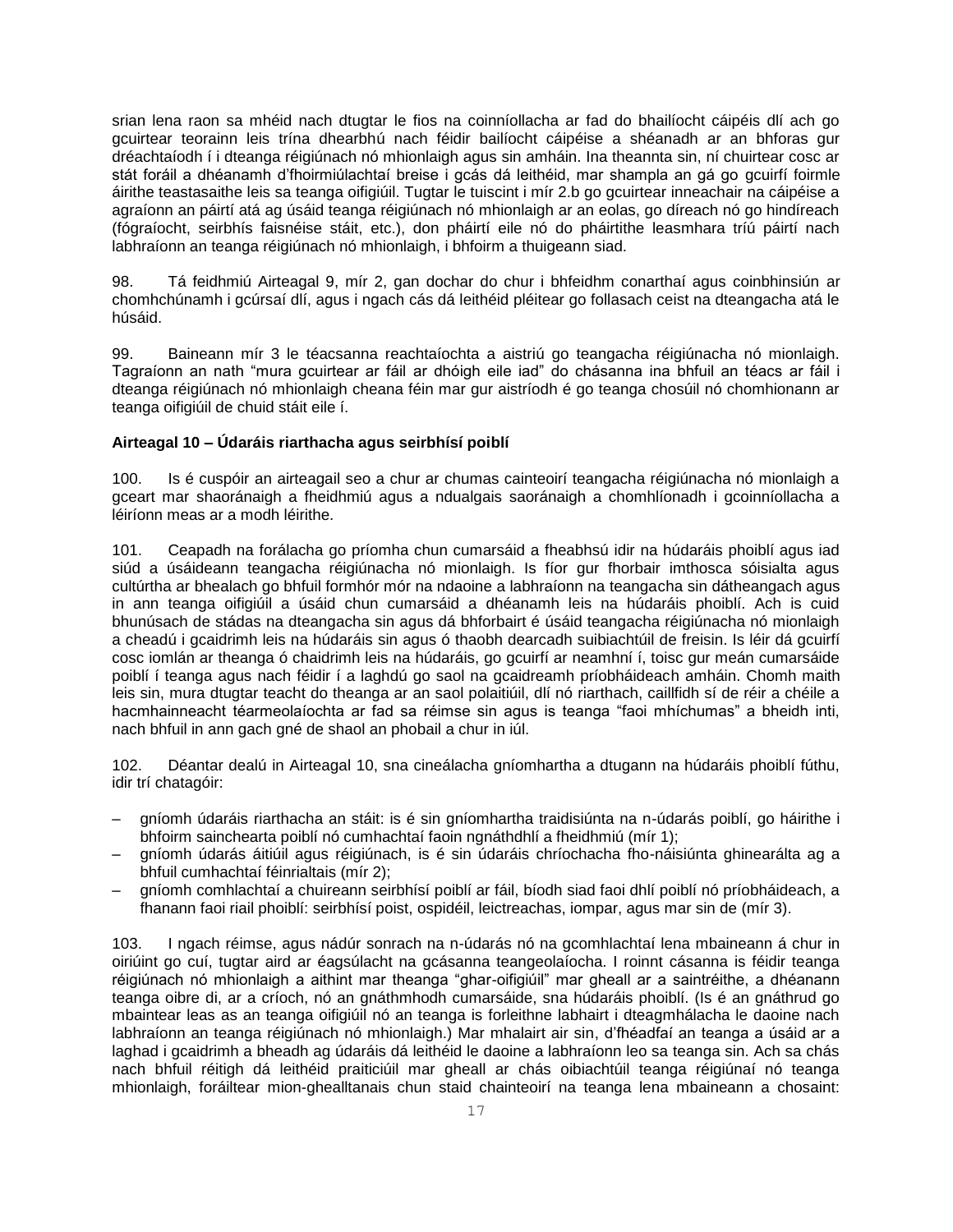féadfar iarratais nó cáipéisí ó bhéal nó i scríbhinn a chur isteach go dlisteanach sa teanga réigiúnach nó mhionlaigh, ach níl aon oibleagáid ann freagra a thabhairt sa teanga sin.

104. Cáilítear gealltanais na bpáirtithe i míreanna 1 agus 3 leis an nath "a mhéad is féidir sin go réasúnta". Níl sé i gceist go dtiocfadh an coinníoll sin in áit na hacmhainne, a bhronntar ar na páirtithe le hAirteagal 2, mír 2 agus Airteagal 3, mír 1, chun roinnt de na forálacha i gCuid III den chairt a fhágáil ar lár óna ngealltanais i leith gach teanga ar leith. Ach féachann sé le haird a thabhairt ar an gcaoi a bhfuil impleachtaí suntasacha i dtéarmaí airgeadais, foirne nó oiliúna ag baint le roinnt de na bearta a bhforáiltear dóibh. Má ghlactar le foráil áirithe i leith teanga ar leith, bíonn ceanglas ann dá bharr go gcuirfear na hacmhainní ar fáil agus go ndéanfar na socruithe riarthacha a theastaíonn chun í a chur i bhfeidhm. Mar sin féin, aithnítear go bhféadfadh cúinsí a bheith ann nuair nach mbeadh feidhmiú iomlán agus daingean na forála lena mbaineann réalaíoch anois, nó fós. Cuireann an nath "a mhéad is féidir sin go réasúnta" ar chumas na bpáirtithe, nuair atá na forálacha ábhartha á gcur i bhfeidhm, a chinneadh an bhfuil cúinsí dá leithéid i gceist i gcásanna ar leith.

105. Dréachtaíodh téarmaí mhír 2, agus go háirithe gealltanais na bpáirtithe "a cheadú agus/nó a chothú", ar bhealach a thugann aird ar phrionsabal na féinrialach áitiúla agus réigiúnaí. Ní thugann siad le fios nach bhfuil feidhmiú na bhforálacha a leagtar amach ansin chomh tábhachtach céanna, mar a bhaineann siad leis na húdaráis phoiblí is gaire don saoránach. Níos ginearálta, bhí CAHLR ar an eolas go bhfuil feidhmiú cuid d'fhorálacha na cairte laistigh de dhlínse údarás áitiúil nó réigiúnach agus go bhféadfadh go mbeadh costais shuntasacha ag baint leo dóibh siúd lena mbaineann. Ba cheart do na páirtithe a áirithiú go gcloíonn cur i bhfeidhm na cairte le prionsabail na féinrialach áitiúla mar a shainmhínítear sa Chairt Eorpach um Fhéinrialú Áitiúil, agus go háirithe in Airteagal 9, mír 1, dá cuid, ina sonraítear: "Beidh údaráis áitiúla i dteideal, laistigh de bheartas náisiúnta eacnamaíoch, acmhainní leordhóthanacha airgeadais dá gcuid féin, a mbeidh siad in ann a úsáid gan srian laistigh de chreat a gcumhachtaí."

106. Foráiltear i mír 2.a d'úsáid teangacha réigiúnacha nó mionlaigh "mar chuid" den údarás réigiúnach nó áitiúil. Tá an ceapadh seo in ainm a léiriú go bhféadfadh an t-údarás lena mbaineann an teanga réigiúnach nó mhionlaigh a úsáid mar theanga oibre; ach ní thugann sé le tuiscint gur féidir an teanga réigiúnach nó mhionlaigh a úsáid i gcumarsáid leis an rialtas láir.

### **Airteagal 11 – na Meáin**

107. Tá an t-am agus an spás is féidir le teangacha réigiúnacha nó mionlaigh a fháil sna meáin riachtanach dá gcosaint. Ní féidir le teanga ar bith a tionchar a choinneáil sa lá atá inniu ann mura bhfuil fáil aici ar na cineálacha nua ilchumarsáide. Is iad a bhforbairt siúd ar fud na cruinne agus dul chun cinn na teicneolaíochta is cúis le hídiú thionchar cultúrtha na dteangacha nach labhraítear chomh forleathan sin. I gcás na mórmheán, an teilifís go háirithe, is é méid an lucht féachana an toisc chinntitheach go hiondúil. Ach léiríonn teangacha réigiúnacha agus mionlaigh margadh beag cultúrtha. D'ainneoin na ndeiseanna nua a thairgtear dóibh mar gheall ar dhul chun cinn i dteicneolaíocht na craoltóireachta, is fíor fós go dteastaíonn tacaíocht phoiblí má táthar le teacht a fháil ar na meáin. Ach is réimse iad na meáin ina mbíonn teorainn le hidirghabháil phoiblí agus nach mbíonn gníomh trí bhíthin rialachán anéifeachtach. Gníomhaíonn na húdaráis áitiúla go bunúsach sa réimse seo trí chothú agus cúnamh a thabhairt. Ag féachaint lena áirithiú go dtugtar cothú agus cúnamh dá leithéid mar thacaíocht do theangacha réigiúnacha nó mionlaigh, iarrann an chairt ar stáit gealltanais a thabhairt ar leibhéil éagsúla.

108. Téann na bearta a bhforáiltear dóibh san airteagal seo chun tairbhe lucht úsáidte teangacha réigiúnacha nó mionlaigh laistigh de limistéir gheografacha faoi seach na dteangacha sin. Ach tugann an fhoclaíocht i mír 1 ina leith sin, atá difriúil ón gceapadh in airteagail eile, aird ar an gcaoi a bhfuil nádúr speisialta ag baint go háirithe leis na meáin chlosamhairc. Dá bhrí sin fiú má thugtar faoi na bearta i leith críoch shonrach, d'fhéadfadh a n-éifeachtaí síneadh i bhfad níos faide i gcéin; ar an láimh eile, ní gá tabhairt faoi na bearta laistigh den chríoch lena mbaineann, fad is go dtéann siad chun tairbhe na ndaoine a chónaíonn ansin.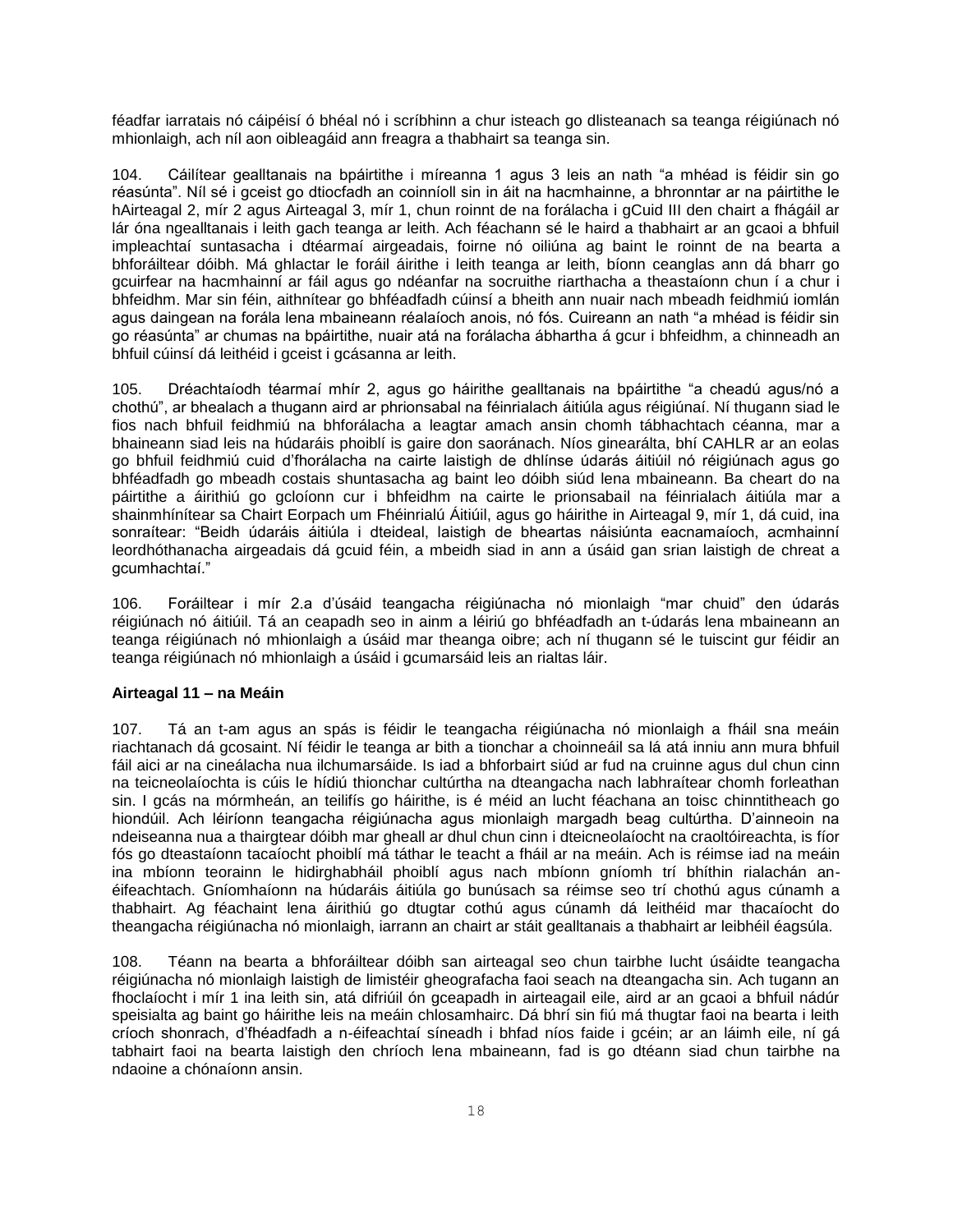109. Aithnítear go bhfuil leibhéil éagsúla smachta ar na meáin ag na húdaráis áitiúla sna stáit dhifriúla. Chuige sin sonraítear i míreanna 1 agus 3 go gcinntear raon a gceanglais bunaithe ar raon a ninniúlachta, a gcumhachtaí nó a róil dhlisteanaigh sa réimse sin. Tarraingítear béim, ina theannta sin, ar an gcaoi arb é ról dlisteanach an stáit, i ngach tír, an creat dlí agus na coinníollacha a chruthú trínar féidir cuspóir an airteagail seo a bhaint amach ach go gcuireann prionsabail neamhspleáchas na meán teorainn leis sin.

110. Déantar dealú i mír 1 d'Airteagal 11 idir na gealltanais a mholtar chun dul chun tairbhe teangacha réigiúnacha nó mionlaigh i réimse an raidió agus na teilifíse, bunaithe ar an dtugann réimse na teilifíse faoi mhisean seirbhíse poiblí nó nach dtugann. Baineann misean dá leithéid, a d'fhéadfadh comhlacht craoltóireachta poiblí nó príobháideach tabhairt faoi, le soláthar réimse leathan clár, lena n-áirítear breith ar spéiseanna agus ar shuimeanna an mhionlaigh. Sa chomhthéacs sin féadfaidh an stát foráil a dhéanamh (mar shampla, i reachtaíocht nó i sonraíochtaí an chraoltóra) do chraoladh clár i dteangacha réigiúnacha nó mionlaigh. Pléann fomhír a leis an gcás sin. Ar an láimh eile, nuair a chaitear leis an gcraoltóireacht go hiomlán mar fheidhm de chuid na hearnála príobháidí, ní féidir leis an stát níos mó a dhéanamh ná nithe "a chothú agus/nó a éascú" (fomhíreanna b agus c). Níl an cás deiridh i bhfeidhm ach ar an bpreas scríofa (fomhír e). Nuair is ábhartha, áirítear sa ghealltanas a thugann na páirtithe na minicíochtaí riachtanacha a leithdháileadh orthu siúd atá ag craoladh i dteangacha réigiúnacha nó mionlaigh.

111. Beag beann ar chomh beag is atá ról an stáit maidir leis na meáin, coinníonn sé an chumhacht ar a laghad go hiondúil saoirse cumarsáide a ráthú nó tugann sé faoi bhearta a bhaineann le deireadh a chur le constaicí ar shaoirse dá leithéid. Chuige sin, níl an coinníoll céanna i mír 2 agus atá i mír 1 maidir le raon dhlínse na n-údarás áitiúil. Baineann an gealltanas do ráthaíocht do shaoirse glactha ní amháin le bacainní a chuirtear sa bhealach d'aon turas ar ghlacadh clár a chraoltar ó thíortha in aice láimhe ach freisin le bacainní éighníomhacha a eascraíonn as teip na n-údarás inniúil tabhairt faoi aon ghníomh chun go mbeadh glacadh dá leithéid indéanta.

112. I bhfianaise go bhféadfadh nach mbeadh craoltaí ó stát in aice láimhe faoi réir na gcoinníollacha dlisteanacha céanna agus a bheidís siúd a léirítear ar chríoch an pháirtí ábhartha féin, tugann an tríú habairt sa mhír seo cosaint isteach a chuirtear in iúl leis na téarmaí céanna le hAirteagal 10, mír 2 den Choinbhinsiún Eorpach um Chearta an Duine a bhaineann le saoirse cainte. Mar sin féin, ba cheart aird a tharraingt, i gcás na stát sin ar páirtithe iad sa Choinbhinsiún Eorpach um Theilifís Trasteorann, nuair atáthar ag plé leis an teilifís go gcinnfidh an coinbhinsiún sin na cúinsí agus na coinníollacha faoinar féidir na saoirsí a ráthaítear le hAirteagal 11, mír 2, den chairt a shrianadh, go háirithe prionsabal an neamhshrianta ar athchraoladh ina gcríocha ar sheirbhísí cláir a chloíonn le téarmaí an Choinbhinsiúin um Theilifís Trasteorann. Ina theannta sin, níl tionchar ag forálacha na míre sin ar an ngá le cloí le cúrsaí cóipchirt.

113. Foráiltear in Airteagal 11, mír 3, d'ionadaíocht ar shainleasa lucht úsáidte teangacha réigiúnacha nó mionlaigh sna comhlachtaí atá freagrach as iolrachas na meán a áirithiú. Tá struchtúir dá leithéid i bhfeidhm i bhformhór na dtíortha san Eoraip. Cuireadh na focail "go dtabharfar aird orthu" isteach mar fhreagra ar na deacrachtaí féideartha a bhain lena chinneadh cé hiad na hionadaithe ar lucht úsáidte na dteangacha sin. Ach mheas CAHLR gur leor go ndéanfaí ionadaíocht ar na grúpaí teangeolaíocha ar théarmaí cosúil le téarmaí catagóirí eile den daonra. D'fhéadfaí é sin a eagrú, mar shampla, trí na comhlachtaí a dhéanann ionadaíocht ar theangacha réigiúnacha nó mionlaigh a bhforáiltear dóibh in Airteagal 7, mír 4, den chairt.

### **Airteagal 12 – Gníomhaíochtaí agus saoráidí cultúrtha**

114. Sa réimse seo, mar a tharla in Airteagal 11, iarrtar ar stáit tiomantas a thabhairt dá mhéad dlínse, cumhachtaí nó róil dhlisteanaigh atá ag na húdaráis phoiblí, a chuirfidh ar a gcumas tabhairt faoi ghníomh éifeachtach. Ach toisc go mbíonn tionchar gan amhras ag na húdaráis phoiblí ar na coinníollacha ina núsáidtear saoráidí cultúrtha, éilíonn an chairt orthu a chinntiú go bhfuil aird iomchuí ar theangacha réigiúnacha nó mionlaigh i bhfeidhmiú saoráidí dá leithéid.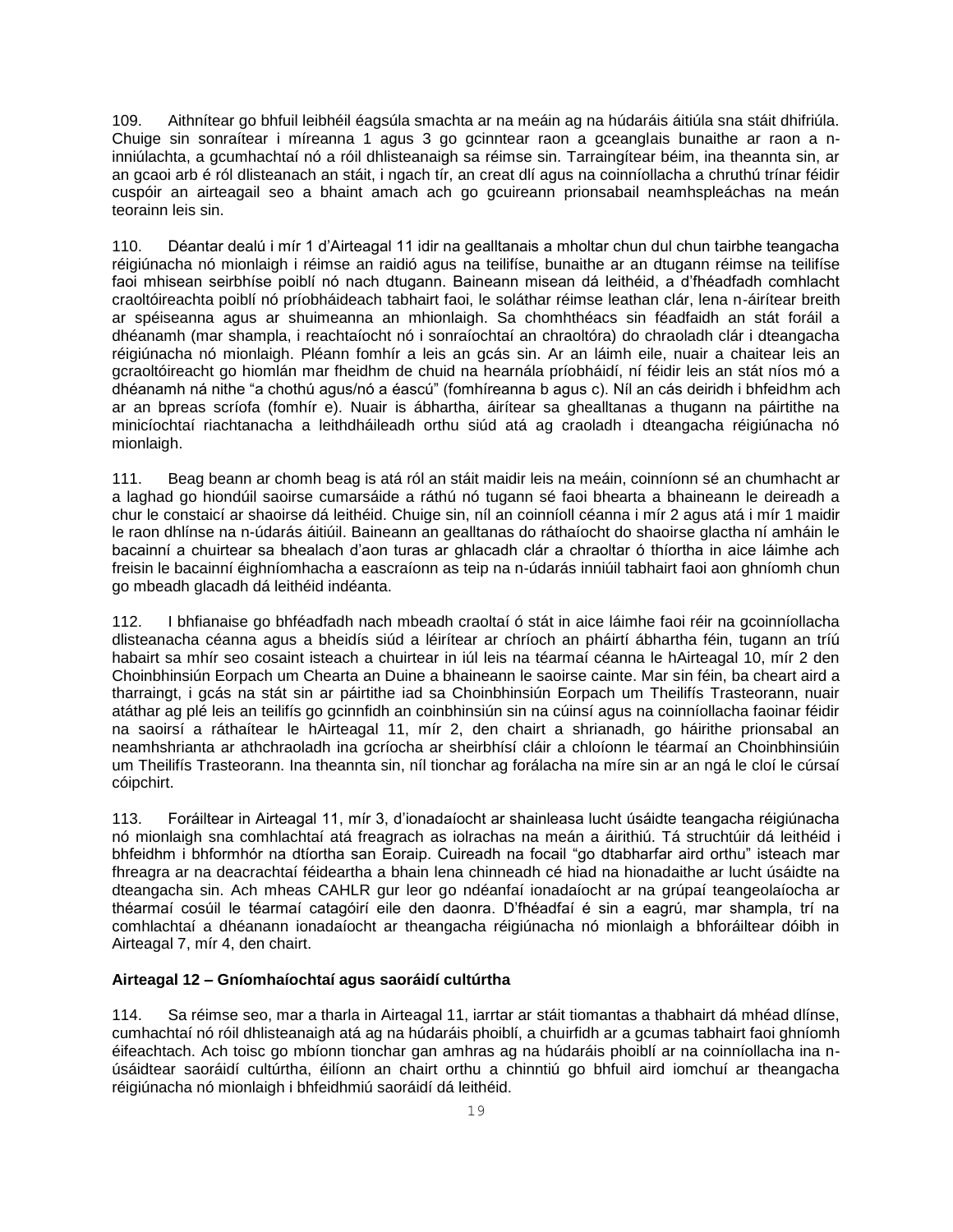115. I mír 1.a iarrtar ar stáit go ginearálta cothú a thabhairt do thionscnaimh is dual do na modhanna léirithe chultúrtha a bhaineann go sonrach le teangacha réigiúnacha nó mionlaigh. Is iad na meáin don tacaíocht sin iad siúd a mbaintear leas astu chun críocha cur ar aghaidh an chultúir go hiondúil. Cuimsíonn an nath "taobhú leis na meáin éagsúla chun rochtain ar shaothair..." – ag brath ar an gcineál gníomhaíochta cultúrtha lena mbaineann – foilsiú, léiriú, cur i láthair, scaipeadh, craoladh, agus mar sin de.

116. De bharr a lín theoranta cainteoirí i measc an daonra, ní bhíonn an táirgeacht chultúrtha chéanna ag teangacha réigiúnacha agus mionlaigh agus a bhíonn ag na teangacha a labhraítear níos forleithne. Chun a n-úsáid a chur ar aghaidh agus chun a chur ar chumas a gcainteoirí teacht ar oidhreacht ollmhór chultúrtha, is gá a bheith in ann leas a bhaint as teicnící an aistriúcháin, na dubála, an iar-shioncronaithe agus an fhotheidealaithe (mír 1.c). Ach tugann constaicí cultúrtha a sheachaint próiseas dhá threo le tuiscint. Tá sé riachtanach dá bhrí sin do bheocht agus do stádas teangacha réigiúnacha nó mionlaigh go gcuirfí saothair thábhachtacha a thairgtear iontu ar shúile pobail níos forleithne. Is é sin cúis mhír 1.b.

117. I dtaobh fheidhmiú na bhforas cultúrtha, is é sin na comhlachtaí arb é a bhfeidhm tabhairt faoi ghníomhaíochtaí cultúrtha i bhfoirmeacha éagsúla nó tacú leo, iarrtar ar stáit a chinntiú go dtugann forais dá leithéid dóthain tábhachta ina gclár ar eolas agus úsáid teangacha réigiúnacha nó mionlaigh agus dá gcultúir lena mbaineann (Airteagal 12, mír 1.d go f). Ar ndóigh ní féidir leis an gcairt a shonrú cén chaoi a bhfuil teangacha réigiúnacha nó mionlaigh le cuimsiú i ngníomhaíochtaí na bhforas sin. Ní phléitear ach "lamháltas iomchuí" a dhéanamh dóibh. Go hiondúil baineann ról na stát sa réimse seo le treoir agus maoirsiú; ní iarrtar orthu an cuspóir seo a chur chun cinn iad féin, ach a "áirithiú" go ndéantar iarracht é a bhaint amach.

118. Forálann an chairt freisin do chruthú comhlachta do gach teanga réigiúnach nó mhionlaigh a bheadh freagrach as saothair sa teanga sin a bhailiú, cóip díobh a choinneáil agus iad a scaipeadh (Airteagal 12, mír 1.g). Agus aird ar an droch-chás ina bhfuil go leor teangacha réigiúnacha nó mionlaigh, is gá an cineál sin oibre a eagrú go córasach, agus fágtar faoi na stáit é a chinneadh cén modh eagraithe a úsáidfear. Chun críocha chur i bhfeidhm na míre seo, mír g, d'fhéadfadh go mbeadh ar stáit áirithe a reachtaíocht ar thaisce dhlíthiúil agus cartlanna a chur in oiriúint ionas gur féidir leis an gcomhlacht a shamhlaítear páirt a ghlacadh i gcaomhnú saothar i dteangacha réigiúnacha nó mionlaigh.

119. Baineann feidhmiú Airteagal 12, mír 1, leis an gcríoch ina n-úsáidtear teangacha réigiúnacha nó mionlaigh, cé go n-aithnítear go bhféadfadh go mbeadh impleachtaí lasmuigh den teorainn sin ag go leor dá fhorálacha go praiticiúil. Ach agus aird ar nádúr ar an gcaoi a gcuirtear an cultúr ar aghaidh agus ar riachtanais a thagann chun cinn lasmuigh de na limistéir ina n-úsáidtear na teangacha go traidisiúnta (go háirithe mar gheall ar imirce inmheánach), tugtar forálacha isteach in Airteagal 12, mír 2, a thagann leo siúd in Airteagal 8, mír 2.

120. Féachann gach tír lena cultúr náisiúnta a chur ar aghaidh thar lear. Chun pictiúr iomlán agus dílis den chultúr sin a thabhairt, níor cheart do chur ar aghaidh dá leithéid faillí a dhéanamh ar chultúir agus ar theangacha réigiúnacha nó mionlaigh. Cuimsítear sa ghealltanas sin, a bhforáiltear dó in Airteagal 12, mír 3, bealach amháin chun prionsabal an aitheantais do theangacha réigiúnacha nó mionlaigh a chur i bhfeidhm mar a chuimsítear in Airteagal 7, mír 1.a, de Chuid II den chairt.

### **Airteagal 13 – Saol eacnamaíoch agus sóisialta**

121. Sna córais eacnamaíocha agus shóisialta atá ina sainghné de thíortha Chomhairle na hEorpa, ní bhaineann idirghabháil na n-údarás poiblí sa saol eacnamaíoch agus sóisialta ach le fógairt dlíthe agus rialachán go hiondúil. Sna cúinsí sin, tá teorainn leis na féidearthachtaí a bhaineann le gníomh na núdarás chun a chinntiú go ndéantar machnamh cuí ar theangacha réigiúnacha nó mionlaigh sna hearnálacha sin. Mar sin féin, forálann an chairt do líon áirithe beart sa réimse seo. Féachtar, ar láimh amháin, le bearta a dhíchur a chuireann cosc nó a dhíspreagann úsáid teangacha dá leithéid sa saol eacnamaíoch agus sóisialta agus moltar, ar an láimh eile, roinnt bearta dearfacha.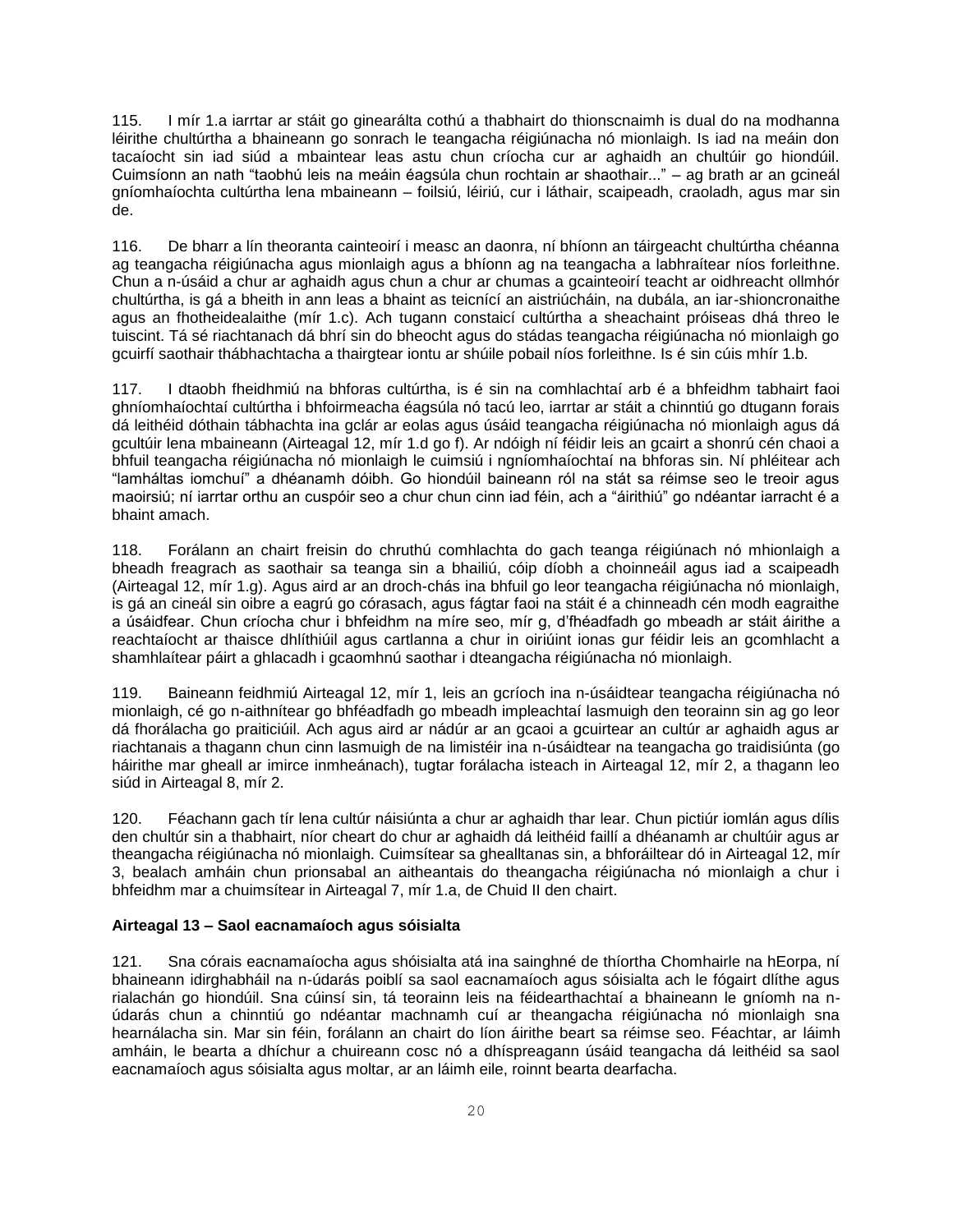122. Tugtar feidhmiú nithiúil sna forálacha in Airteagal 13, mír 1, ar phrionsabail an neamhidirdhealaithe. Is é sin an chúis a bhfuil siad in ainm a bheith i bhfeidhm ar fud chríoch na stát conartha agus ní i limistéir na críche sin ina n-úsáidtear teangacha réigiúnacha nó mionlaigh amháin.

123. Tugtar liosta in Airteagal 13, mír 2, den chairt de bhearta éagsúla nithiúla a thacaíonn le teangacha réigiúnacha nó mionlaigh san earnáil seo. Ar chúiseanna praiticiúla, tá siad teoranta do na limistéir gheografacha ina n-úsáidtear na teangacha sin. I dtaobh an choinníll "a mhéad is féidir sin go réasúnta", ba cheart tagairt a dhéanamh do na mínithe faoi Airteagal 10 thuas (feic mír 104). Ar deireadh, níl gealltanais na bpáirtithe i bhfeidhm ach sa chás go bhfuil dlínse ag na húdaráis phoiblí, coinníoll nach bhfuil ábhartha ach i gcás fhomhír c.

# **Airteagal 14 – Comhaisig trasteorann**

124. Leathnaíonn agus forbraíonn an t-airteagal seo an coincheap a leagtar amach in Airteagal 7, mír 1.i, agus dá bhrí sin déantar tagairt do na mínithe thuasluaite (feic míreanna 69-70).

125. In go leor réimsí, forbraíonn comhar trasteorann idir réigiúin atá in aice lena chéile i stáit dhifriúla. Tugtar faoi deara go bhféadfaí caitheamh le cás dá leithéid mar fhadhb i dtéarmaí iomláine chríochach i gcásanna faoi leith. Anois agus stáit Eorpacha ag teacht níos gaire dá chéile, tugtar deis do na stáit lena mbaineann "toisc chultúrtha" a úsáid chun cur lena dtuiscint fhrithpháirteach. Tá Comhairle na hEorpa tar éis breac-choinbhinsiún a chur i dtoll a chéile faoi chomhar trasteorann ar leibhéal áitiúil agus réigiúnach. Cé gur inmhianaithe go bhforbródh comhar dá leithéid ar bhealach ginearálta, tarraingítear aird i mír b ar an gcaoi ar fíor sin go háirithe sa chás go bhfuil an teanga réigiúnach chéanna á labhairt ar dhá thaobh na teorann.

126. D'fhéadfaí an comhar a shamhlaítear a leathnú go cúrsaí ar nós cleamhnas scoileanna, comhaisig múinteoirí, comh-aitheantais do dhioplómaí agus cáilíochtaí, gníomhaíochtaí cultúrtha a eagrú in éindí, sócmhainní cultúrtha a scaipeadh níos forleithne (leabhair, scannáin, taispeántais, etc.) agus gníomhaíochtaí trasteorann gníomhaireachtaí cultúrtha (compántais amharclannaíochta, léachtóirí, etc.). I gcásanna áirithe, d'fhéadfadh gur bealach sásúil (agus níos saoire) é chun gealltanais a aontaíodh faoi airteagail eile sa chairt a chur i bhfeidhm: mar shampla, i gcás saoráidí ardoideachais a chur ar fáil mar a leagtar síos in Airteagal 8, mír 1.e, d'fhéadfadh comhaontú déthaobhach socruithe a dhéanamh do na mic léinn lena mbaineann chun go bhféadfaidís freastal ar fhorais iomchuí i stát in aice láimhe.

### **Cuid IV – An Chairt a chur i bhfeidhm**

### **(Airteagail 15-17)**

127. Ionas gur féidir le Comhairle na hEorpa, a ballstáit agus an pobal i gcoitinne monatóireacht a dhéanamh ar fheidhmiú na cairte, cinneadh córas tuarascálacha tréimhsiúla a úsáid a chuirfidh na páirtithe i dtoll a chéile ar an ngníomh a rinneadh chun na forálacha a bhaint amach. Foilsítear na tuarascálacha gach trí bliana; ach cuirtear i láthair an chéad tuarascáil atá in ainm cur síos a dhéanamh ar chás na dteangacha réigiúnacha nó mionlaigh tráth a dtagann an chairt i bhfeidhm don stát lena mbaineann, laistigh de bhliain amháin den dáta sin.

128. Chun éifeachtúlacht an chórais sin le haghaidh monatóireachta ar chur i bhfeidhm na cairte a áirithiú, foráiltear sa chairt do bhunú coiste saineolaithe chun na tuarascálacha a chuireann na páirtithe éagsúla isteach a iniúchadh. Beidh comhlachtaí nó cumainn a dteastaíonn uathu tuilleadh eolais a sholáthar nó cur síos a dhéanamh ar chásanna sonracha a bhaineann le feidhmiú na cairte, go háirithe Cuid III di (Airteagal 16, mír 2), in ann dul i dteagmháil leis an gcoiste saineolaithe. Ní bheidh fáil ar an gcoiste saineolaithe sin le haghaidh cúrsaí a bhaineann le ceann de na páirtithe ach ag comhlachtaí arna bhunú go dlíthiúil sa pháirtí sin. Is é cuspóir na rialach sin cosc a chur ar ghrúpaí a bhfuil a gceanncheathrú lasmuigh den pháirtí lena mbaineann, trí fheidhmiú na cairte, leas a bhaint as an gcóras monatóireachta arna bhunú fúithi chun aighneas a chruthú idir na páirtithe.